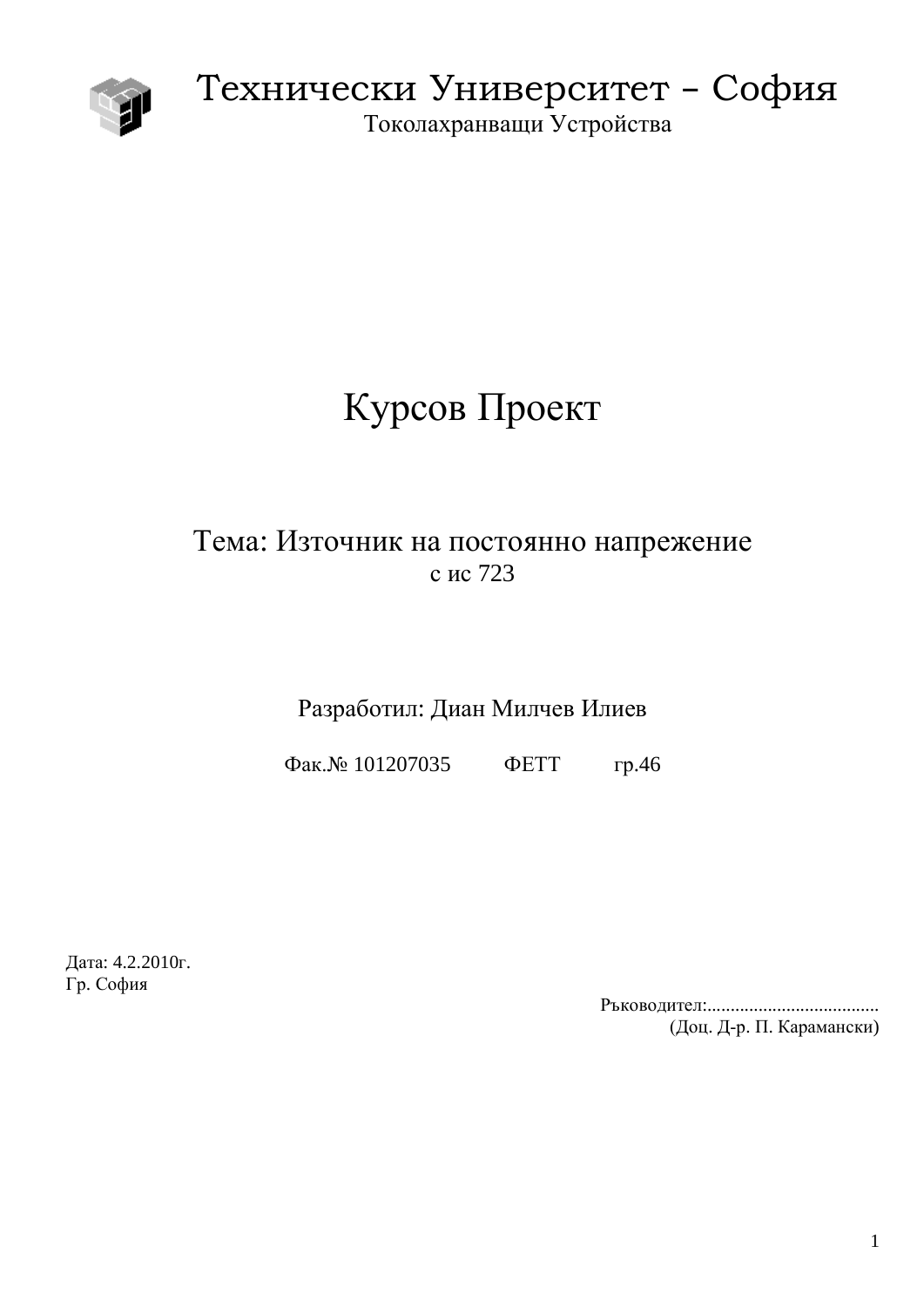# Съдържание

| $\Gamma$ лава  |                                  | Страница       |
|----------------|----------------------------------|----------------|
| $\mathbf{1}$   | Задание                          | 3              |
| $\mathbf{2}$   | Блокова схема                    | $\overline{4}$ |
| $\mathfrak{Z}$ | Принципна схема                  | 5              |
| $\overline{4}$ | Обяснителни записки и изчисления | 6              |
| 4.1            | Общи положения                   | 6              |
| 4.2            | Стабилизатор                     | 6              |
| 4.3            | Токоизправител и филтър          | 12             |
| 4.4            | Трансформатор                    | 15             |
| 5              | Спецификация на елементите       | 19             |
| 6              | Използвана литература            | 20             |
| $\overline{7}$ | Печатна платка                   | $20\,$         |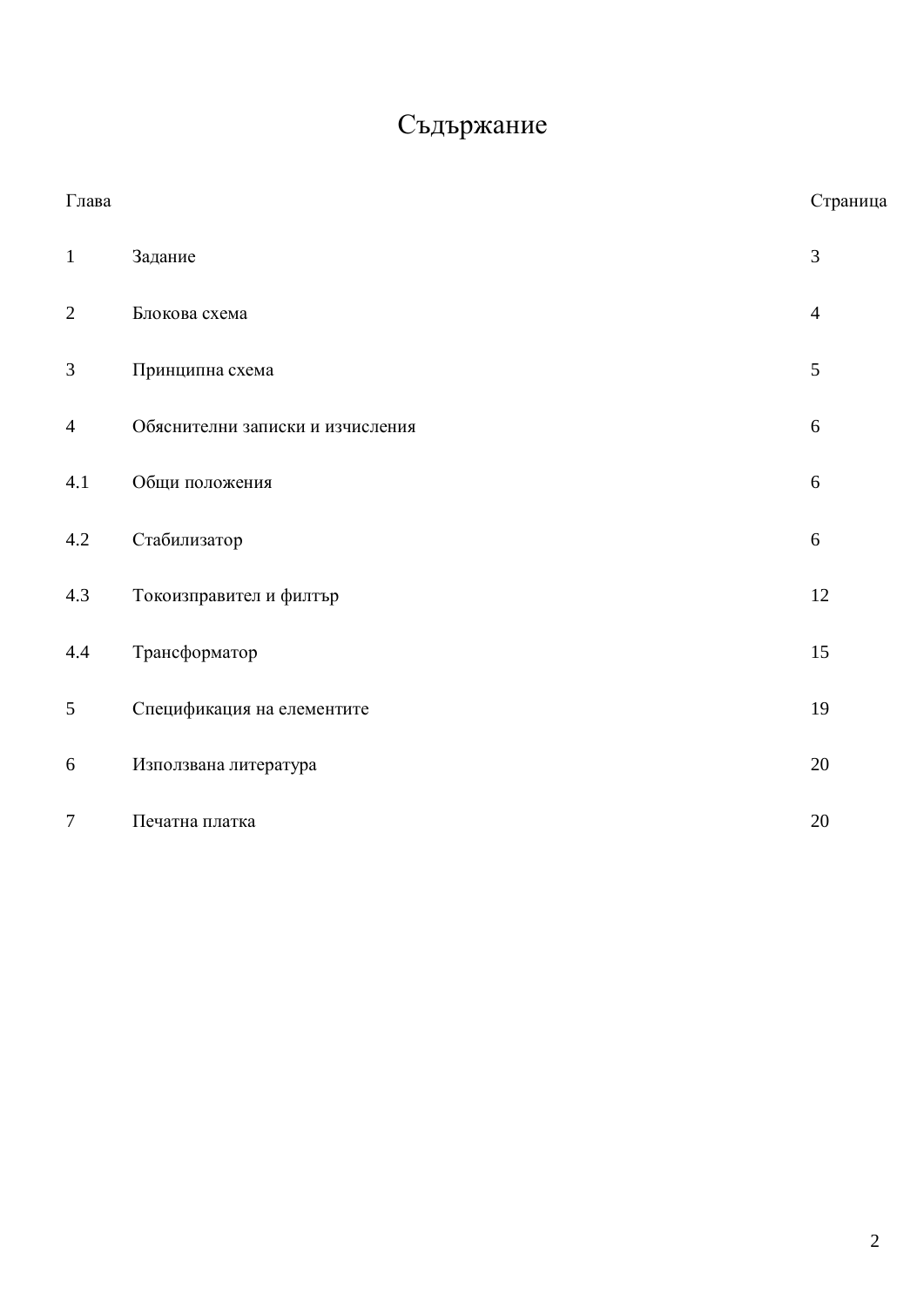# Технически Университет – София

### Факултет - ФЕТТ

Катедра "Силова Електроника"

Специалност: Електроника

### Задание за курсов проект:

### На Диан Милчев Илиев

Тема: Източник на постоянно напрежение

| Изходни данни:                                    |                         |
|---------------------------------------------------|-------------------------|
| Изходно напрежение                                | : $U_{\text{max}} = 5V$ |
| Товарен ток                                       | : $I_T = 1,5A$          |
| Пулсации на U <sub>изх</sub>                      | : $10mV$                |
| Максимален Товаренток : $I_{\text{Tmax}} = 2.4$ А |                         |
| Захранващо напрежение                             | :230V / $50Hz \pm 10\%$ |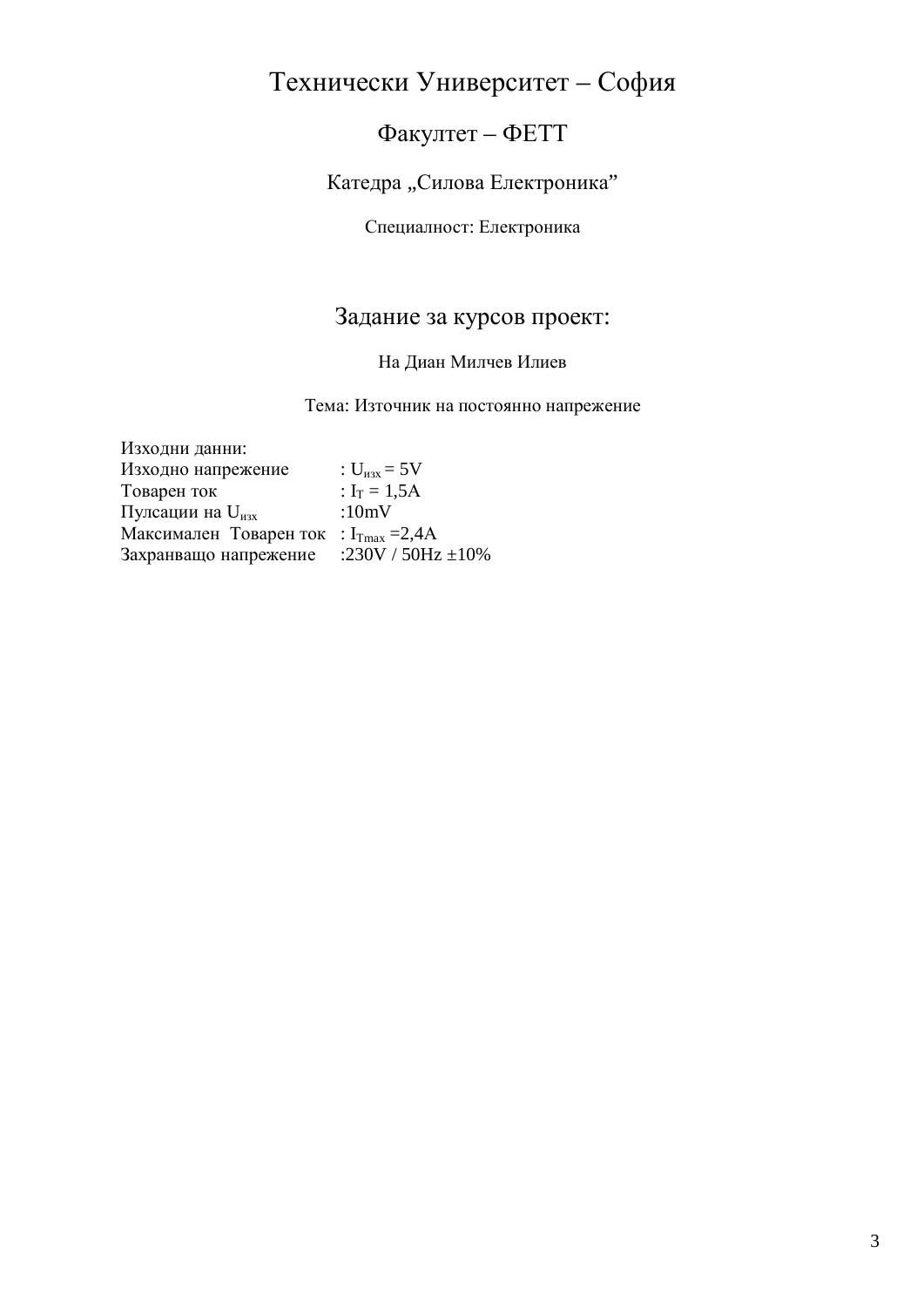### 2. Блокова Схема:



Схемата на източника на постоянно напрежение е изградена от четири основни структурни блока:

- 1. Мрежов трансформатор Разделя галванично мрежата от веригата на изправеното напрежение и трансформира мрежовото нарежение до необходимата за вентилната група стойност.
- 2. Токоизправител изправя трансформаторното напрежение.
- 3. Филтър филтрира пулсациите на изправеното напрежение.
- 4. Стъбилизатор поддържа неизменна стойността на изходното напрежение.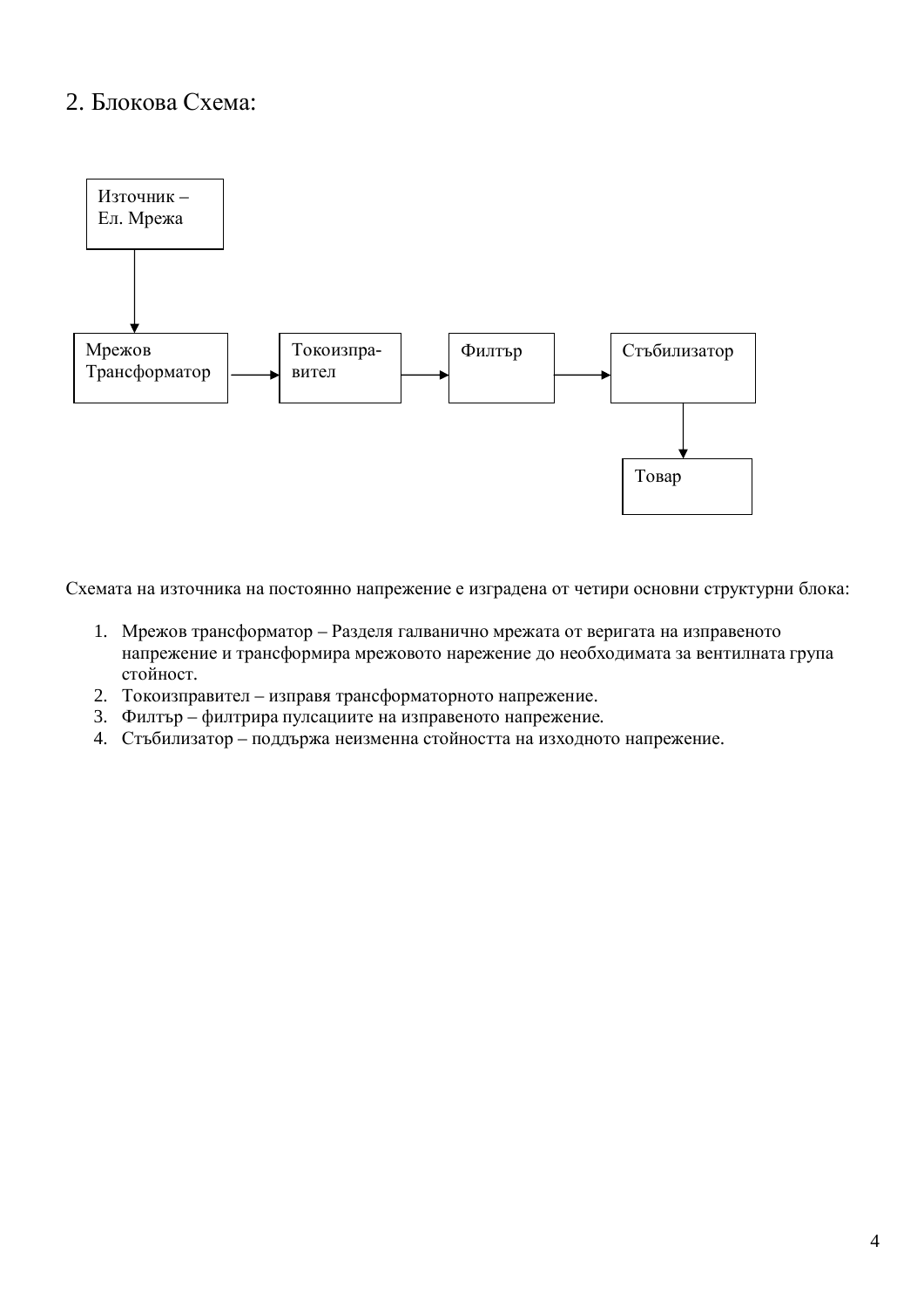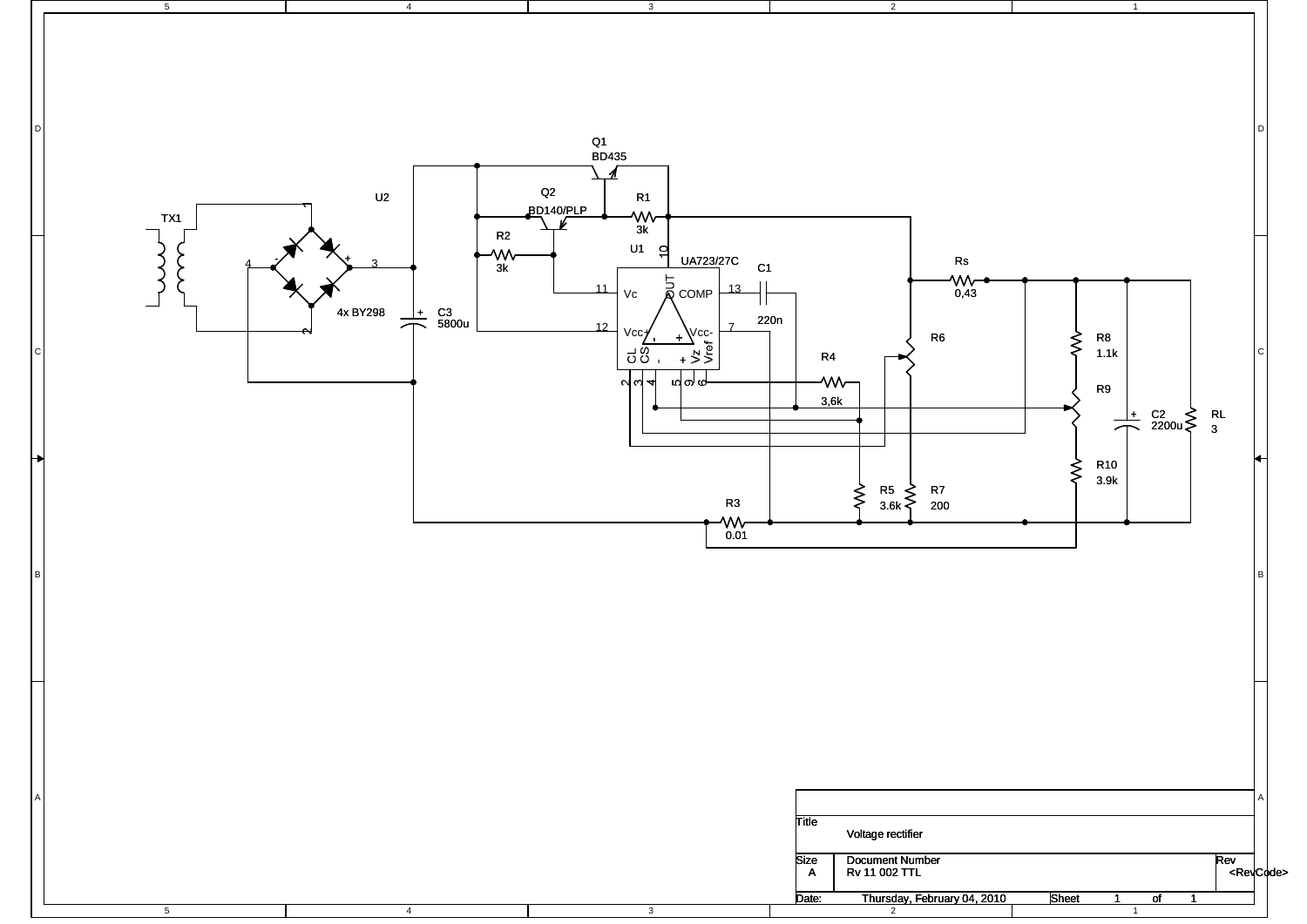### 4. Обяснителни записки и изчисления

### 4.1 Общи положения:

Задачата за изграждане на източник на постоянно напрежение може да бъде изпълнена по няколко начиана. Първият е използването на набор от подходящо свързани галванични елементи.

Изпълнението е значително лесно, но недостатък е че така оформената батерия не може да работи стабилно неограничено дълго време. С увеличаване времето на използване, батерията се изтощава и променя характеристиките си.

Вторият начин е чрез преобразуване на мрежовото напрежение. Това от своя страна също може да стане по няколко начиана. Първият и по-простичък начин е чрез използването на системата - мрежов трансформатор, изправител, филтър и стабилизатор. Тази система е подходяща за малки мощности, тый като с увеличаването на мощността пропорционално растат и размерите на мрежовия трансформатор, а от там и цената. Освен това коефициента на полезно действие на тази система е понисък от това на импулсните захранвания.

Друг начин за изграждане на източник на постоянно напрежение, както вече споменах, е чрез проектиране на т.нар. импулсни захранвания. Тяхното проектиране е значително по-трудоемко, но качествата им са значително по-добри. По-високият К.П.Д и по-малките размери спрямо еквивалента им в изпълнение с мрежови трансформатори, ги правят предпочитани при изграждане на по-мощни захранвания.

Тъй като от заданието виждаме че необходимата изходна мощност не е голяма, за изграждането на текущото захранване ще използваме структурата с мрежови трансформатор.

Проектирането разбира се разбиваме на части, както е показано на блоковата схема по-горе.



### 4.2 Стабилизатор

Стъбилизатора е изграден на базата на интегрална схема с общо предназначение µА723, като е добавена верига за разширяване обхвата по ток. Тъй като необходимия ток е много над възможностите на интегралната схема, се избира схема със съставен транзистор, която да осигори голям коефициент на усилване по ток – това е схемата изградена от двата транзистора О1 и О2. Избраната схема е с компенсация на вътрешното съпротивление. Това се постига благодарение на положителната обратна връзка изградена с резистор R3. Кондензатора С1 осигурява високочестотна отрицателна обратна връзка против самовъзбуждане на схемата. Изходното напрежение се фиксира посредством настройване на тример-потенциометьра  $R9$ . Защитата от претоварване по ток е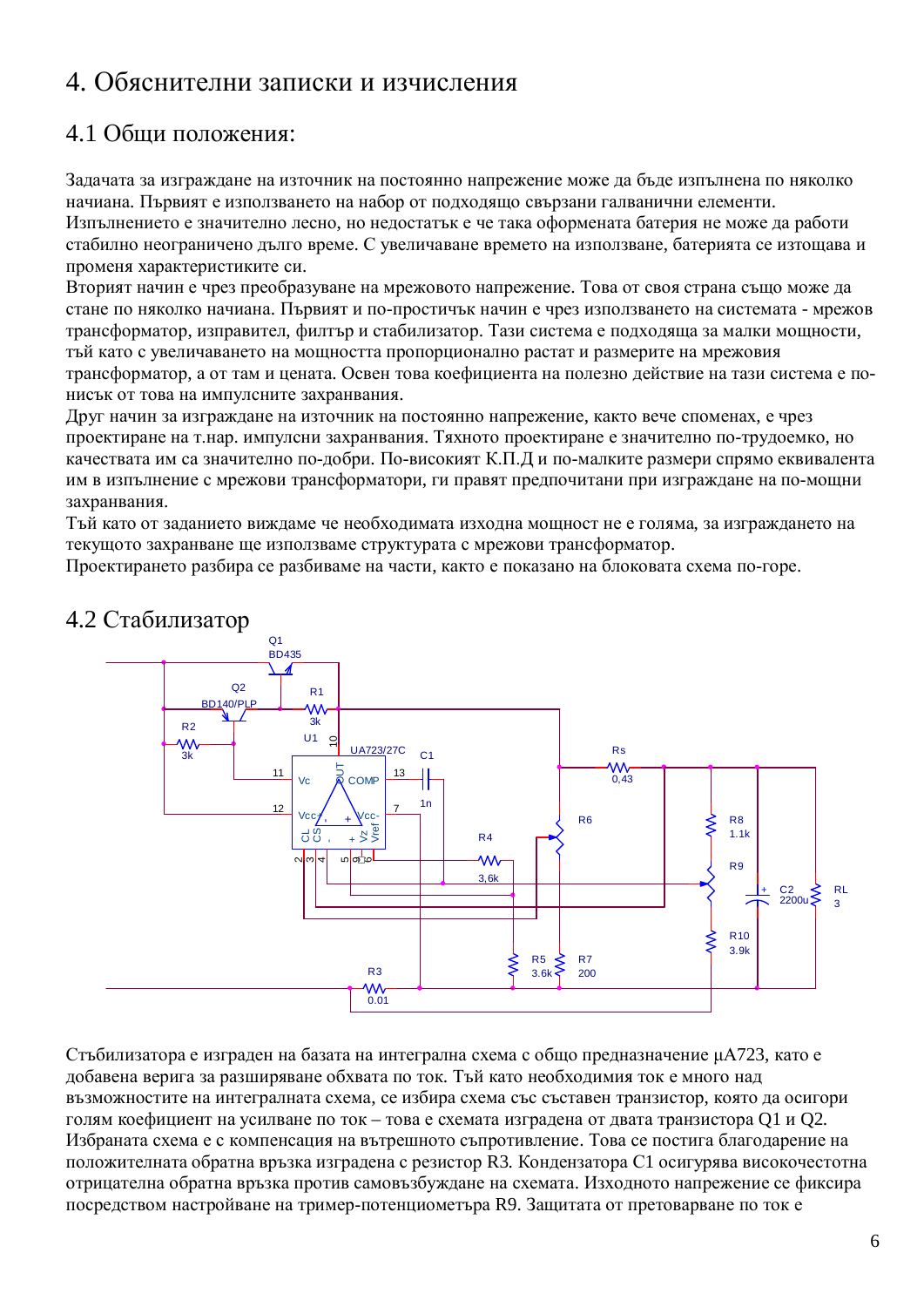изградена чрез делителя R6-R7 и детектиращия шунтов резистор Rs. Сработването на защитата по ток също може да се регулира посредством тример-потенциометъра R6.

Изчисляване на стабилизатора:

Изисквания:  $U_0 = 5V$  $I_0 = 1.5A$  $I_{omax} = 2.4A$  $\Delta U_{o} = 10$ mV  $\Delta U_i = \pm 10\%$ 

Изчислява се нужният статичен коефициентн на усилване по ток на регулиращият транзистор за постигане на необходимия изходен ток:

изходен ток на ИС µА 723

 $I_{MC} = 10$  mA.

$$
h_{21\,\text{min}} = \frac{I_{T\,\text{max}}}{I_{HC}} = \frac{2.4}{0.01} = 240
$$

При изискването  $\Delta U_0 = 10$ mV, следва:

$$
K_{no} = \frac{\Delta U_o}{U_o} = \frac{0.01}{5} = 0.002 = 0.2\%
$$

залагаме  $K_n = 10\%$ , и определяме минималния коефициент на стабилизация който трябва да постигне схемата:

$$
K_{CT \min} = \frac{K_{ni}}{K_{no}} = \frac{0.1}{0.002} = 50
$$

Изчисляваме минималното входно напрежение:

$$
U_{i_{\min}} = \frac{U_o + k(U_{CEsat2} + U_{beT1})}{1 - k_{\Pi}} = \frac{5 + 3(0.5 + 0.6)}{1 - 0.1} = 9.3 V
$$

Изчислява се номинималното входно напрежение

$$
U_i = \frac{U_{i_{\text{min}}}}{1 - \epsilon} = \frac{9.3}{1 - 0.1} = 10.4 \text{ V}
$$

където "b" е относителното намаление на входното напрежение, а "a" е относителното му увеличение :  $\Delta U_p = +10\% / -10\%$ 

Изчислява се максималното входно напрежение  $U_{i_{\text{max}}} = U_i(1+a) = 10,4(1+0,1) = 11,4 V$ 

Изчислява се токът на късо съединение.

$$
I_{\text{KC}} = I_{\text{T max}} \left( 1 - \frac{U_o}{U_{\text{imax}}} \right) = 2,4 \cdot \left( 1 - \frac{5}{11,4} \right) = 1,35 \text{ A}
$$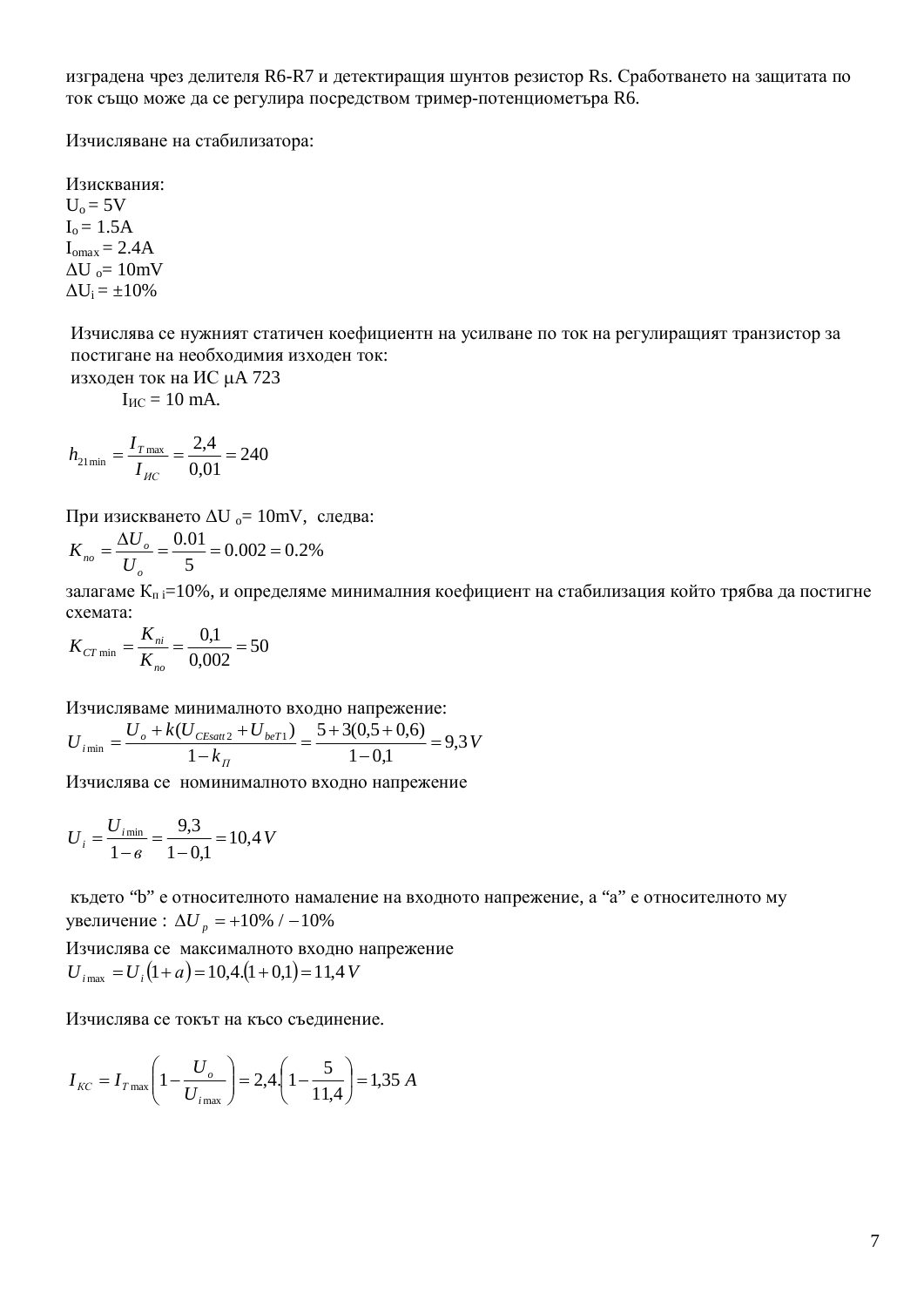-при режим на късо съединение.

$$
P_{CKC} = U_{i\text{max}}. I_{KC} = 11,6.2,4 = 15,39 W
$$

-в нормален работен режим.

 $P_{C\,KC} = (U_{i\,\text{max}} - U_{o})I_{T\,\text{max}} = (11,4-5).2,4 = 15,36 W$ 

Чрез изчислените параметри избираме подходящи транзистори.

- Избраният транзистор е тип NPN – BD425 със следните характеристики :  $U_{\text{CEsat}} = 0.5 V$  $h_{21} \ge 40$  $P_{C \text{ max}} = 36 \text{ W}$  $I_{C \max} = 4A$  $U_{CE \max}$  = 32 *V* 

Изчисляваме тока през втория транзистор

$$
I_{CT2} = I_{BT1} = I_{T \max} / h_{21} = \frac{2.4}{40} = 0.06A
$$

Изчисляваме напрежението на прехода колектор-емитер на втория транзистор  $U_{CET2\,\text{max}} > U_{i\,\text{max}} = 11,4V$ 

Изчисляваме отделената от транзистора мощност  $P = (U_{\text{imax}} - U_{\text{O}})I_{\text{CE}} = 0.06.64 = 384 \text{mW}$ 

Изчисляваме минималния коефициент на усилване по ток:

$$
h_{21T2\,\text{min}} = \frac{h_{21}}{h_{21T1\,\text{min}}} = \frac{240}{40} = 6
$$

- Избраният транзистор е тип PNP– BD140 със следните характеристики :  $U_{EC\,\text{max}} = 100 V$ 

 $U_{\text{CEsat}} = 0.5 V$  $h_{21} = 25$  $P_{C \text{ max}} = 8W$  $I_{C \text{ max}} = 1,5A$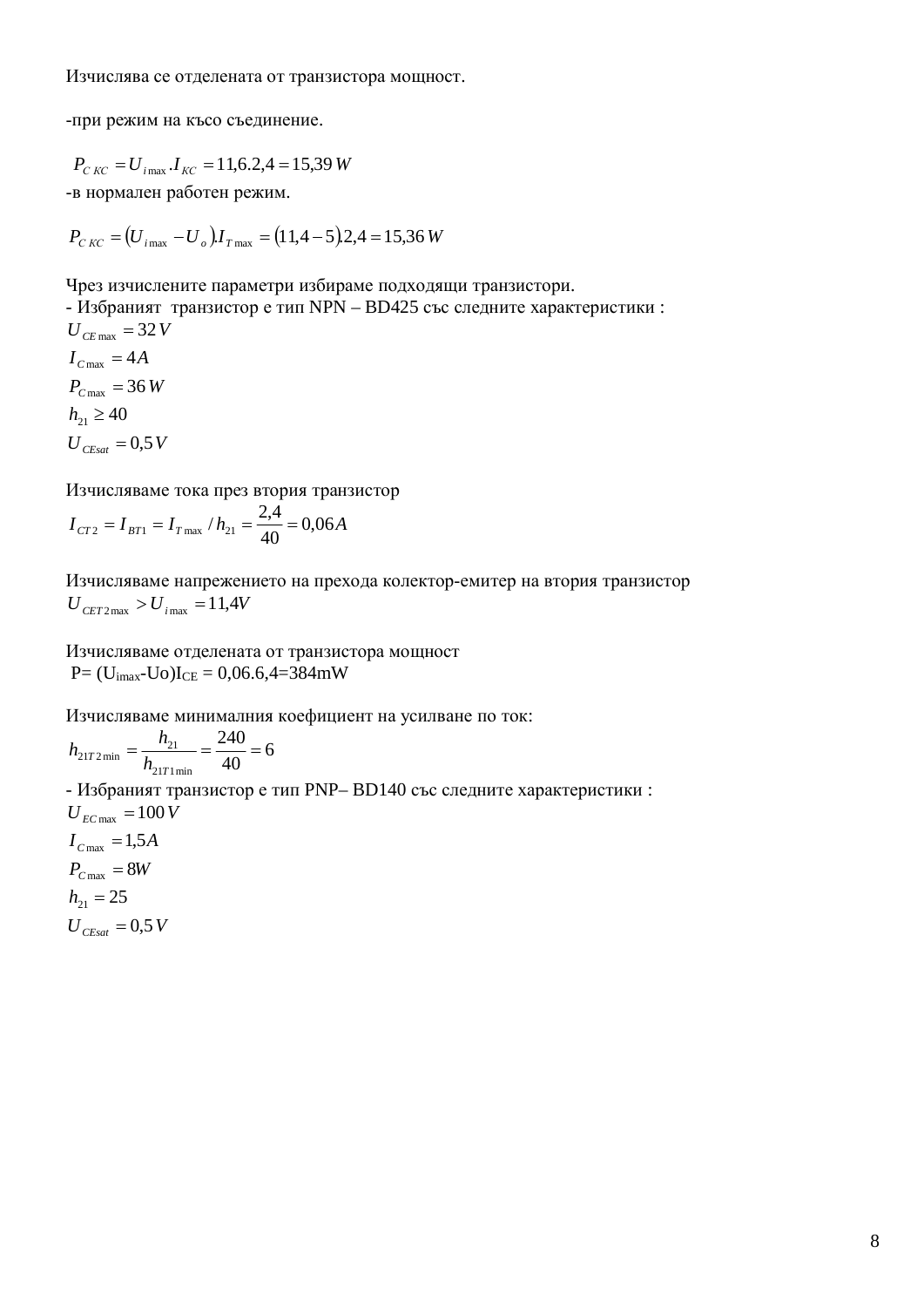Изчисляват се външните елементи: изчислява се шунтовото съпротивление:

$$
Rs = \frac{U_{BET16}}{I_{KC}} = \frac{0,6}{1,35} = 0,444\Omega
$$

 $C$ тандартен Rs= 0,43Ω

$$
P_{Rs} = I_{o \max}^2 Rs = 2,4^2.0,43 = 2,5W
$$

Избираме стандартна стойност: Rs=0,43 $\Omega$ ±5% / 5W

Избирам тока през делителя R6-R7, така че базовия ток на Т16 да не оказва влияние.  $I_{67}$ =20mA

Изчисляване на съпротивлението R<sub>6</sub>:

$$
R6 = \frac{Rs. I_{o\,\text{max}} - U_{BET16}}{I_{67}} = \frac{0,43.1,35 - 0,6}{0,02} = 21,6\Omega
$$

Избирам тример потенциометър  $R6 = 47\Omega$ 

Изчисляване на съпротивлението R7

$$
R7 = \frac{U_o}{I_{67}} - R6 = \frac{5}{0.02} - 47 = 203\Omega
$$

Избираме стандартна стойност Р7=200 $\Omega$ +5% /0,25W

Избираме тока през делителя R4- R5, така че да не претоварваме ИЕН –  $I_{45} = 1$ mA, а опорното напрежение е със стойност  $U_{ref}=7,15$  V

Изчисляване на съпротивлението R5

$$
R5 = \frac{0,7.U_{o}}{I_{45}} = \frac{0,7.5}{0,001} = 3,5k\Omega
$$

Избираме стандартен  $R5=3,6k\Omega \pm 5\%$  / 0,25W

Изчисляване на съпротивлението R4

$$
R4 = \frac{U_{ref}}{I_{45}} - R5 = \frac{7,15}{0,001} - 3600 = 3550\Omega
$$

Избираме стандартен R4=3,6k $\Omega$ ±5% / 0,25W

Изчисляваме тока през делителя R8-R9-R10:

$$
I_{89} = \frac{U_o}{U_{ref}} I_{45} = \frac{5}{7,15} 0,001 = 0,7 mA
$$

Изчисляваме R10: *k*: *I*  $R10 = \frac{0,5.R5.I_{45}}{I} = \frac{0,8.3600.0,001}{0,0.002} = 4,11$ 0,0007  $10 = \frac{0,5. R5.I_{45}}{I} = \frac{0,8.3600.0,001}{0,0.005}$ 89 45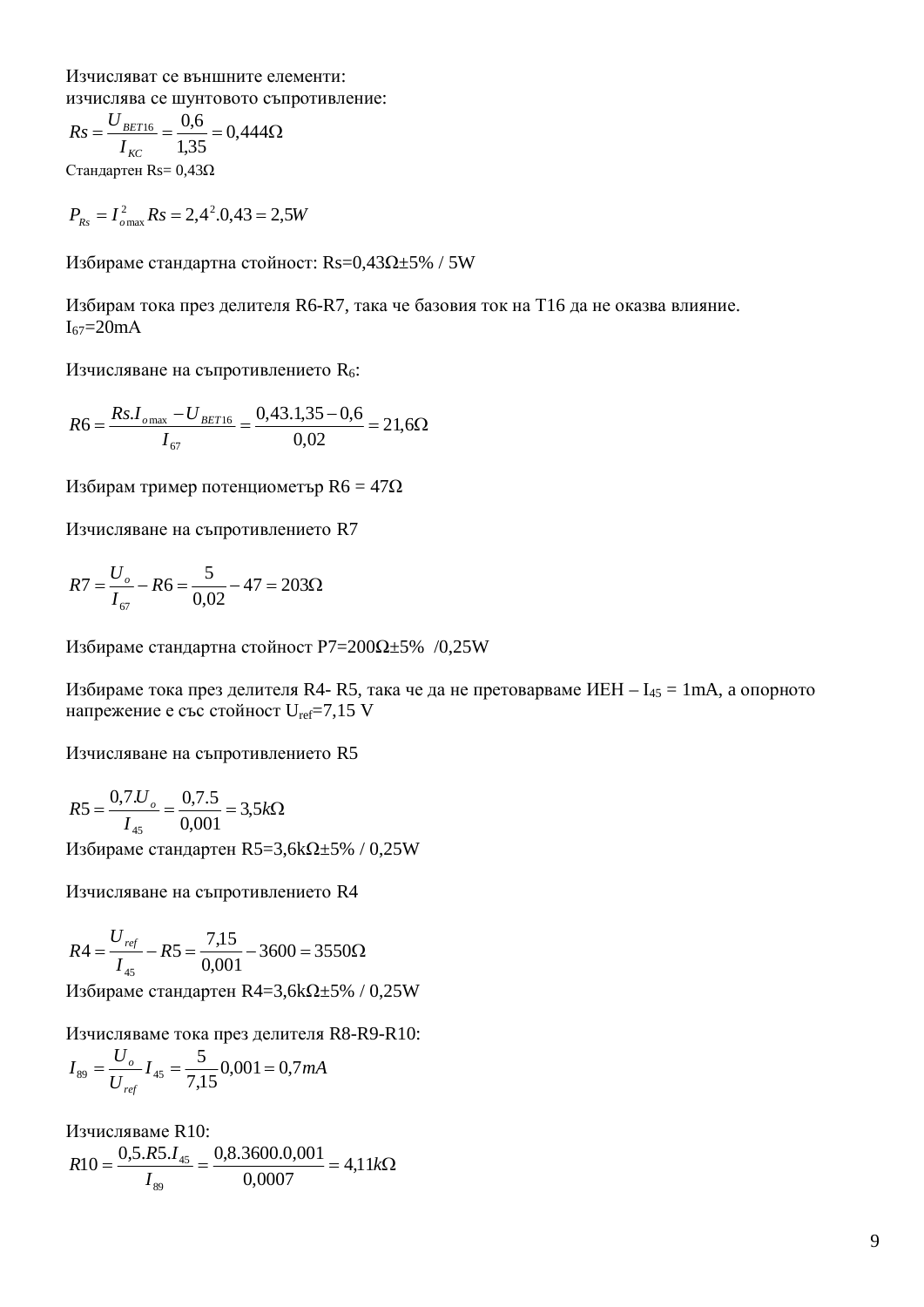Избираме стандартен R10=3,9kΩ±5% / 0,25W

Изчисляваме R9:  $=\frac{0,7.13.145}{2}=\frac{0,7.3000.0,001}{0,0005}=2057\Omega$ 0,0007  $9 = \frac{0,4. R5.I_{45}}{I} = \frac{0,4.3600.0,001}{0,0005}$ 89 45 *I*  $R9 = \frac{0,4.R5.I}{I}$ 

Избираме стандартен тример потенциометър  $R9=2,2k\Omega$ 

Изчисляваме R8:

$$
R8 = \frac{U_o}{I_{89}} - R9 - R10 = \frac{5}{0,0007} - 2200 - 3900 = 1043\Omega
$$

Избираме стандартен  $R8=1,1k\Omega \pm 5\%$  / 0,25W

Изчисляваме R1:  $\leq \frac{0,30}{I} = \frac{0,30,0,0}{0,00,0} = 3k\Omega$ *I*  $R1 \leq \frac{0,5U}{I}$ *CB T*  $\frac{BET1}{2.2225} = \frac{0,30,0,0}{3} = 3$ 0,0001  $21 \leq \frac{0,5U_{BET1}}{U_{BET1}} = \frac{0,5.0,6}{0,0.001}$  $0T1$ 1

Избираме стандартен R1=3k $\Omega$ ±5% / 0,25W

Изчисляваме R2:

$$
R2 \le \frac{0,5U_{BET2}}{I_{CB0T2}} = \frac{0,5.0,6}{0,0001} = 3k\Omega
$$

Избираме стандартен R2=3kΩ±5% / 0,25W

Изчисляваме средния коефициент на предаване на изходния делител:

0,694  $1100 + 2200 + 3900$  $3900 + 0,5.2200$  $8 + R9 + R10$ 10 0,5. 9  $+2200+$  $=\frac{3900+}{1100}$  $+ R9 +$  $=\frac{R10+}{R}$  $R8 + R9 + R$  $\sigma = \frac{R10 + 0.5.R}{R}$ 

Изчисляваме коефициента на стабилизация:

$$
K_{CT} = \frac{U_o}{U_i} \mu_{du} \cdot \sigma = \frac{5}{10,4} \cdot 2000.0,694 = 668
$$

Полученият коефициент е по-голям от минамалния необходим.

Изчислява се вътрешното съпротивление на стабилизатора.

$$
Ri = \frac{U_o}{U_i} \cdot \frac{\frac{h_{11T_{16}}}{h_{21T_{16}}} + Rs}{k_{cr}} = \frac{5}{10,4} \cdot \frac{6 + 0.43}{558} = 4,6m\Omega
$$

Изчисляваме R3:

$$
R3 = \frac{Ri}{\frac{1}{\sigma} - 1} = \frac{0.0046}{\frac{1}{0.694} - 1} = 0.01\Omega
$$
  

$$
P_{R3} = I_{\text{max}}^2 R3 = 0.06W
$$
  
U350upame crahJapren R1=0.01 $\Omega \pm 5\%$  / 0.25W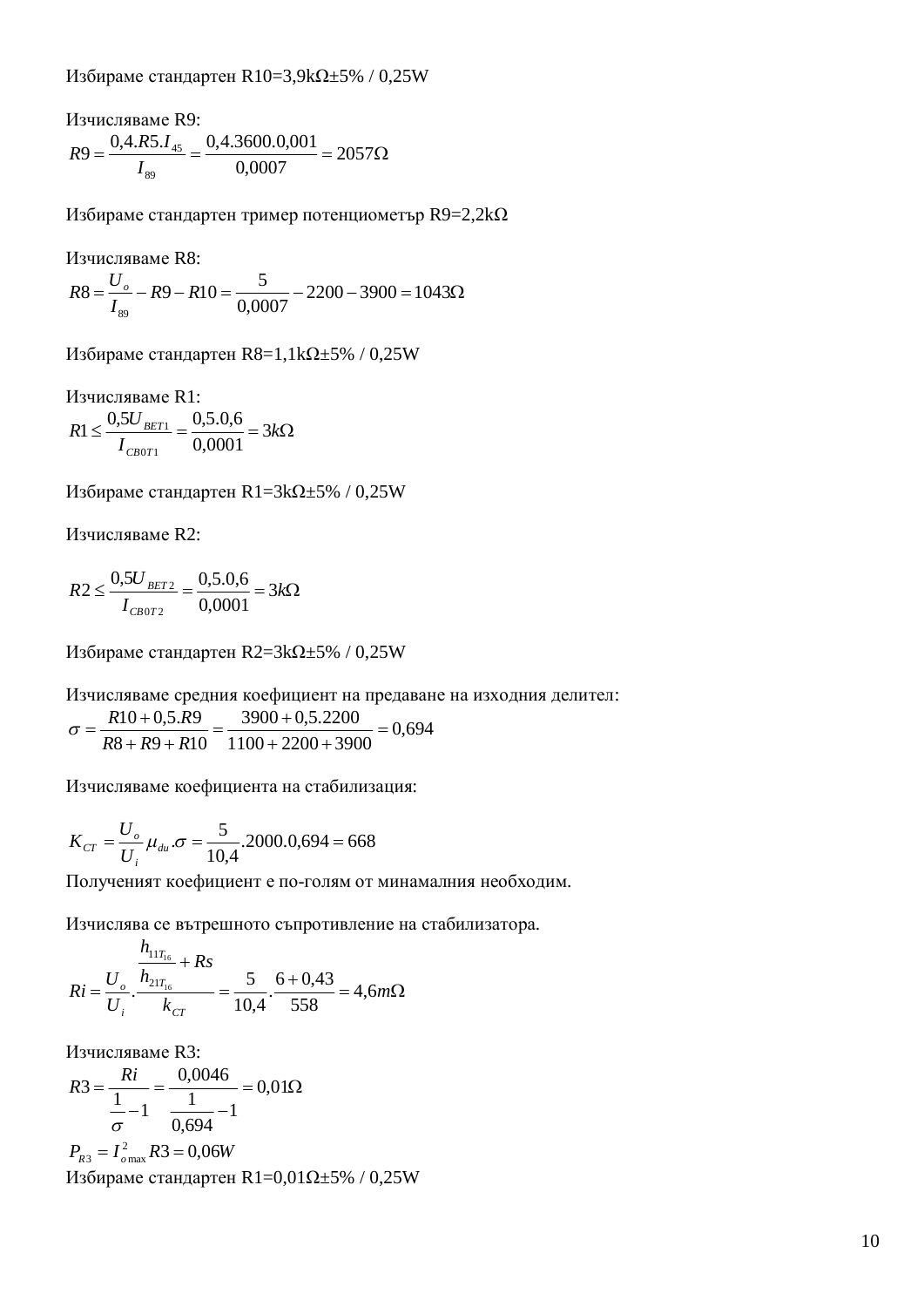Изчислява се капацитетът на кондензатора С<sub>3</sub>.

$$
C_3 = \frac{0.5 J_T}{2 \pi f. 0.01 J_{H3X}} = \frac{0.5.2.4}{2.3,14.2.10^3.0,01.5} = 1900 \ \mu F
$$

Избира се стандартна стоиност С2=2200 µF, ±5% / 6 V.

Избираме С1 = 1 nF. $\pm$ 5% / 16V

Изчисляване на необходимия охлаждащ радиатор за транзисторите.

Добре е ИС и транзисторите да са на общ радиатор, за да може температурният им режим да е един и същ. За тази цел обаче елементите трябва да са електрически изолирани от радиатора посредством подложка. Радиатора е изграден от алуминий!

А. Необходимата площ радиатор за Т1:

$$
P_{C\max} = (U_{i\max} - U_o)I_{o\max} = (11,4-5).2,4 = 15,36W
$$
  
\n
$$
P_{KC} = U_{i\max}I_{KC} = 11,4.1,35 = 15,39W
$$
  
\n
$$
R_{ijc} = 3,5^{\circ}C/W
$$
  
\n
$$
R_{cp} = 1^{\circ}C/W
$$
  
\n
$$
T_j = 150^{\circ}C
$$
  
\n
$$
T_A = 45^{\circ}C
$$

$$
S_{PB} = \frac{1200P_C}{T_j - T_A - P_C(R_{ijc} + R_{cp})} = \frac{1200.15,39}{150 - 45 - 15,39.(3,5+1)} = 516,7cm^2
$$

Б. Необходимата площ радиатор за Т2:

$$
P_{C\max} = (U_{i\max} - U_o)I_{CT2\max} = (11,4-5).0,06 = 0,384W
$$
  
\n
$$
P_{KC} = U_{i\max} \frac{I_{KC}}{h_{21T1}} = 11,4.\frac{1,35}{40} = 0,385W
$$
  
\n
$$
R_{ijc} = 10^{\circ}C/W
$$
  
\n
$$
R_{cp} = 1^{\circ}C/W
$$
  
\n
$$
T_j = 150^{\circ}C
$$
  
\n
$$
T_A = 45^{\circ}C
$$

$$
S_{PC} = \frac{1200P_C}{T_j - T_A - P_C(R_{ijc} + R_{cp})} = \frac{1200.0385}{150 - 45 - 0.385. (10 + 1)} = 4,65cm^2
$$

В. Сумарна радиаторна площ:

$$
S_P = S_{PA} + S_{PB} + S_{PC} = 516,7 + 4,65 = 521,3 \approx 522 cm^2
$$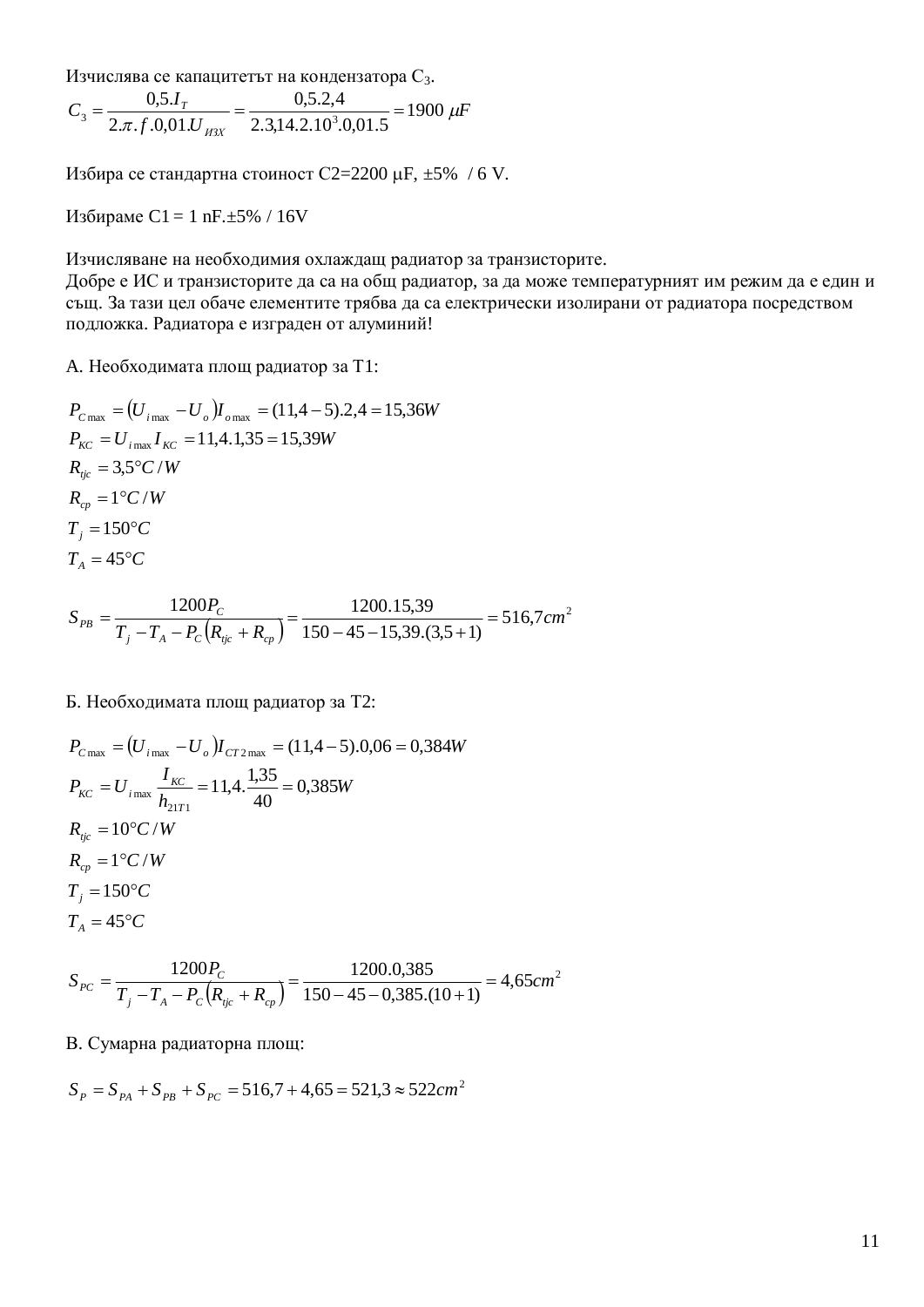### 4.3 Токоизправител и филтър

За текущия проект, с оглед на невисоката мощност и старание за по-висок КПД, избираме схема на еднофазен мостов токоизправител с капацитивен товар.

Схемата на токоизправителя е добре известната схема "Грец", а филтърът е изграден с помоща на филтров кондензатор.

Изграждането на филтърът може да бъде направено и на базата на LC – звено. Тази схема позволява намаляването на капацитета на кондензатора, съответно размери и цена на филтъра, и да се повиши коефициента на изглаждане на филтъра. Но бобината трябва да бъде съобразена с изходния ток и да се внимава самата тя да не излезне по-обемиста и скъпа от по-големия кондензатор.

Тъй като за проекта коефициента на филтрация е със занижени изисквания (заради качествата на стабилизатора), а и изходното напрежение е относително ниско – работното напрежение на кондензатора е ниско, а от там и цената на големите кондензатори спада драстично, избирам схема за филтър изграден на базата на кондензатор.

Проектирането ще извършим по графоаналитичния метод за оразмеряване на токоизправители с капацитивен товар. За целта ще използваме графиките ладени в литературен източник №1.

Изисквания към токоизправителя и филтъра:

 $U_0 = 10.4V$  $I_0 = 2,4A$ 

 $K_{no} \leq 10\%$ 

1. Определяне на вътрешното съпротивление на токоизправителя и залагане на КПД:

Залагаме  $\eta = 80\%$ 

$$
r = \frac{U_o}{I_o} \cdot \frac{1 - \eta}{\eta} = \frac{10,4}{2,4} \cdot \frac{1 - 0.8}{0.8} = 1,08\Omega
$$

2. Изчисляваме параметърът А

$$
A = \frac{I_o \pi r}{pU_o} = \frac{2,4.3,14.1,08}{2.10,4} = 0,39
$$

Тук р=2, защото схемата е мостова 3. Определяме ъгъла на отсечка на тока през вентилите: Отчитаме го от графика  $\Psi$ =53°

4. Отчитаме параметъра В от графика

 $B=1,18$ 

5. Изчисляваме ефективната стойност на напрежението във вторичната намотка.

 $E_2 = BU_0 = 1,18.10,4=12,3V$ 

6. Максималното обратно напрежение върху диодите е:  $U_{\text{o6p}} = E_{\text{2max}} = \sqrt{2}E_2 = \sqrt{2}.12.3 = 17.4V$ 

7. Изчисляваме коефициента на трансформация

 $K_{TP} = \frac{E_1}{E_2} = \frac{230}{12.3} = 18.7$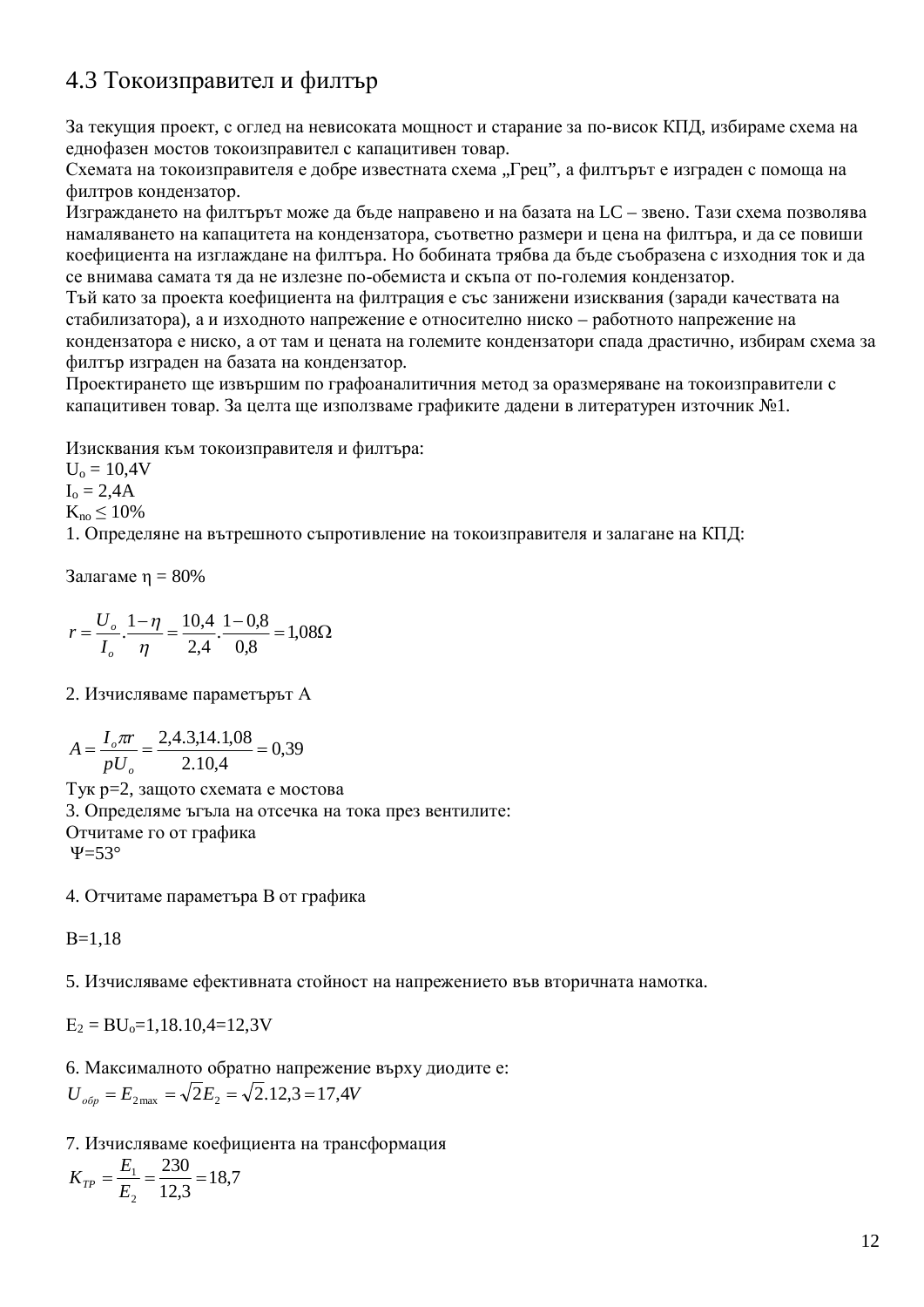8. Определяме графично параметъра F:

 $F = 5,6$ 

9. Изчисляване амплитудата на тока през вторичната намотка и вентилите:

$$
I_{2\text{max}} = F \frac{I_o}{p} = 5.6 \frac{2.4}{2} = 6.72 A
$$

10. Определяме графично параметърът D:

 $D=2$ 

11. Ефективната стойност на тока през вторичната намотка е:

$$
I_2 = \sqrt{2}D\frac{I_o}{p} = \sqrt{2}.2\frac{2.4}{2} = 3.39A
$$

12. Изчисляване на тока в първичната намотка:

$$
I_1 = \frac{I_2}{K_{TP}} = \frac{2,4}{18,7} = 0,181A
$$

13. Избираме подходящи изправителни диоди по данните:  $I_{F(AV)} > 0, 5I_0 = 1, 2A$  $U_{\rm Rmax} > E_{\rm 2m} = 17,4$ 

Такива са диодите ВҮ298  $I_F = 2A > 1,2A$  $I_{FSM} = 70A > I_{2max} = 6,72A$  $U_R = 400V > 17,4V$  $U_F=0.7V$ 

14. Определяме параметъра Н от графика:  $H = 600$ 

15. Изчисляване на капацитета на филтровия кондензатор:

$$
C1 \ge \frac{H}{K_{no}r} = \frac{600}{0,1.1,08} = 5556 \,\mu\text{F}
$$

Избираме стандартен C1=5600µF ±5% / 25V

16. Изчисляване стойността на  $\gamma_0$  за четири стойности на товарния ток, като графично отчитаме стойноста за соѕу.

$$
I_{o1} = 1A \Rightarrow \gamma_{o1} = I_0 \frac{r}{pE_{2\text{max}}} = 1 \frac{1,08}{2.17,4} = 0,031 \Rightarrow \cos \psi_1 = 0,82
$$
  
\n
$$
I_{o2} = 1,5A \Rightarrow \gamma_{o2} = I_0 \frac{r}{pE_{2\text{max}}} = 1,5 \frac{1,08}{2.17,4} = 0,0466 \Rightarrow \cos \psi_2 = 0,75
$$
  
\n
$$
I_{o3} = 2A \Rightarrow \gamma_{o3} = I_0 \frac{r}{pE_{2\text{max}}} = 2 \frac{1,08}{2.17,4} = 0,062 \Rightarrow \cos \psi_3 = 0,66
$$
  
\n
$$
I_{o4} = 2,4A \Rightarrow \gamma_{o4} = I_0 \frac{r}{pE_{2\text{max}}} = 2,4 \frac{1,08}{2.17,4} = 0,0745 \Rightarrow \cos \psi_4 = 0,61
$$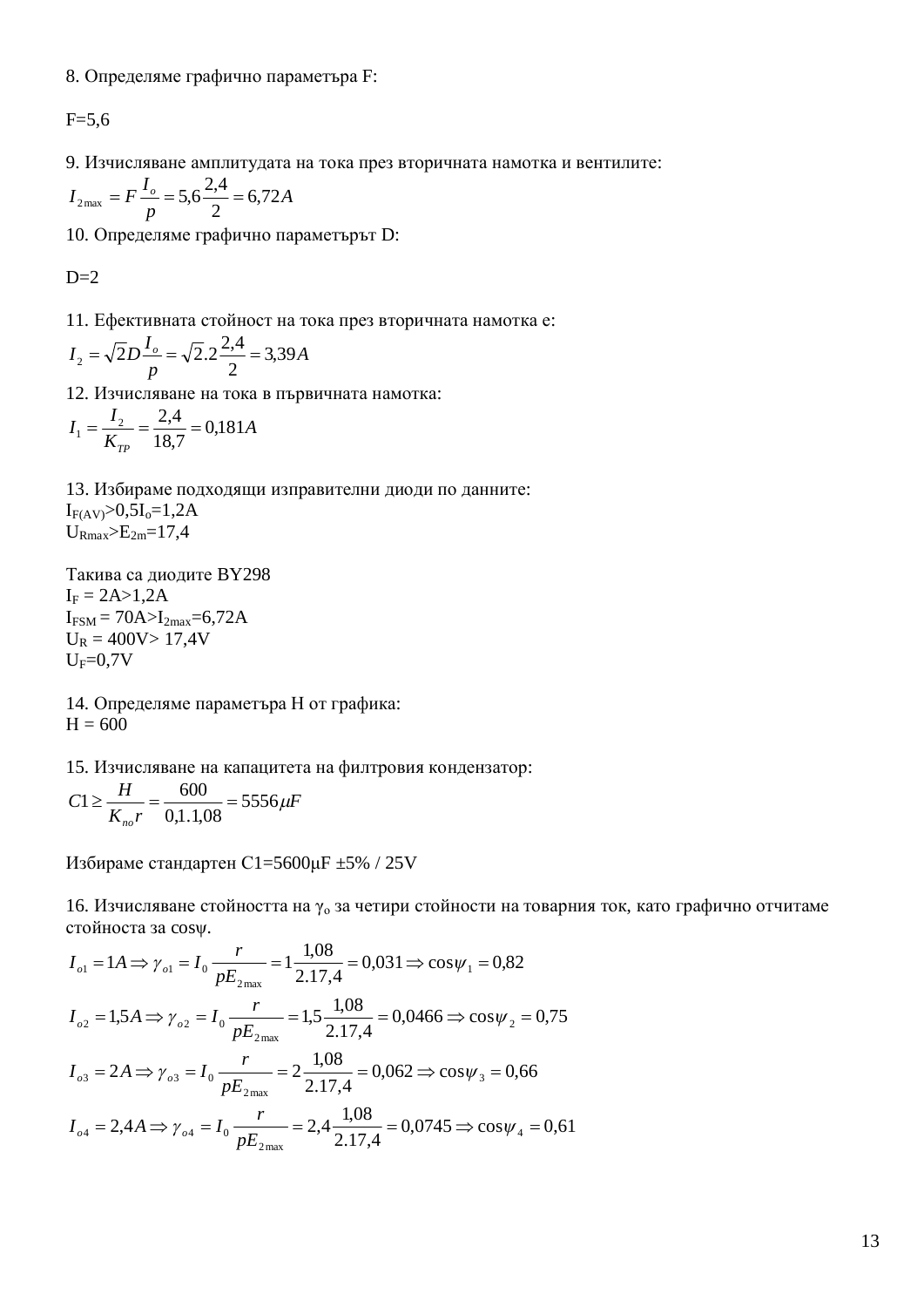#### 17. Изчисляване на външните характеристики:

 $U_{o1} = E_{2\text{max}} \cos \psi_1 = 17,4.0,82 = 14,27V$  $U_{o2} = E_{2\text{max}} \cos \psi_2 = 17,4.0,75 = 13,05V$  $U_{o3} = E_{2\text{max}} \cos \psi_3 = 17,4.0,66 = 11,48V$  $U_{o4} = E_{2\text{max}} \cos \psi_4 = 17,4.0,61 = 10,61V$ 

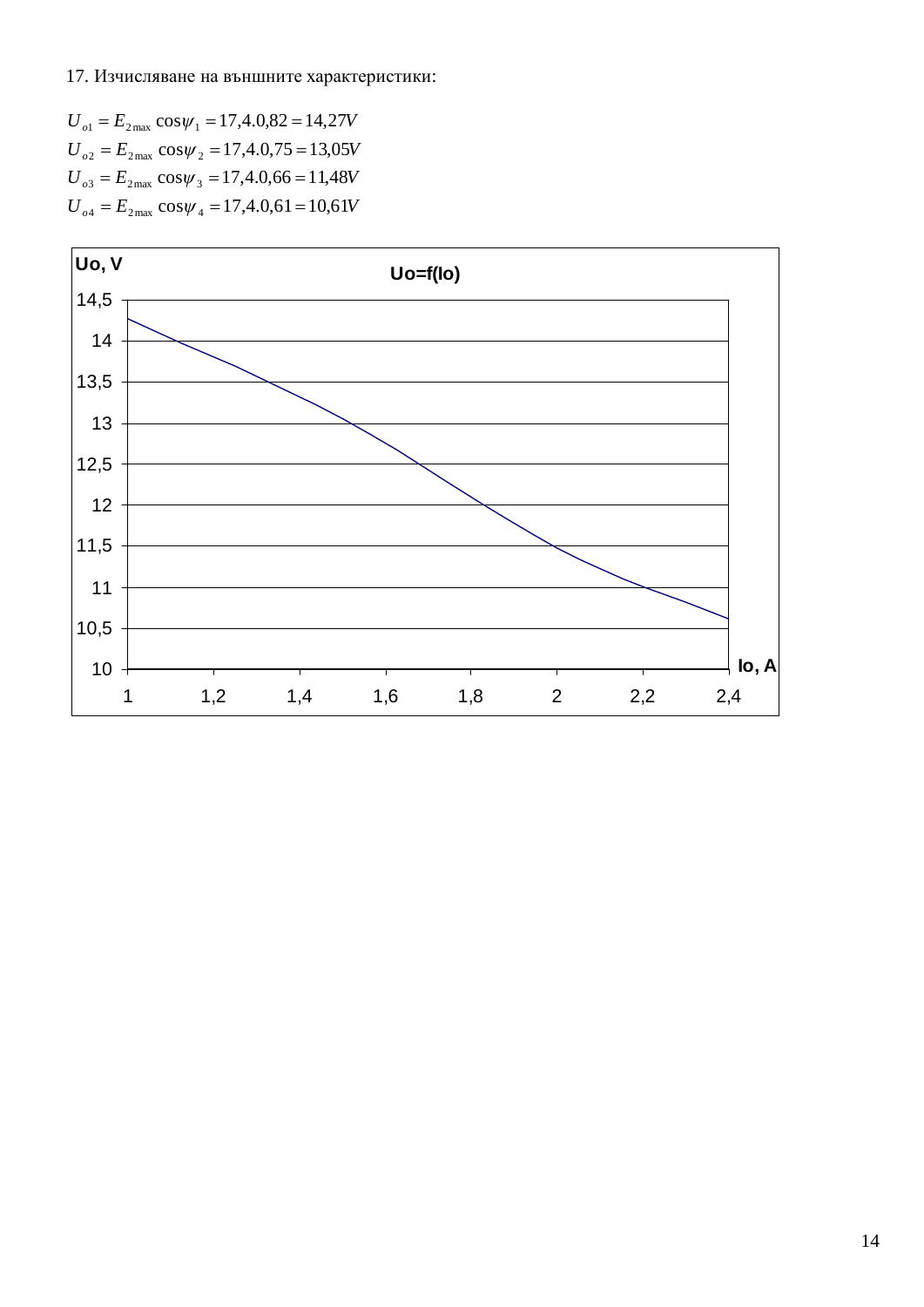### 4.4 Трансформатор

Изисквания за трансформатора:  $E_1 = 230V$  $E_2 = 12.3V$  $I<sub>2</sub>=3.4A$ 

Задаваме температура на околната среда  $t_{\text{amax}}$ =45°С И максимална температура на прегряване  $\Delta t^{\circ} = 50^{\circ}$ С

1. Изчислителна мощност на трансформатора:

 $P_{\text{H}} = E_2I_2 = 12,3.3,4 = 41,82 \approx 42W$ 

2. Магнитопровода е Ш-образен (броневи тип).

3. Магнитната индукция е B=1,2T

4. Определяме сечението на магнитопровода:

 $S_{CT} = \sqrt{P_H} = \sqrt{42} = 6{,}48cm^2$ 

5. Изчисляваме максималната и минималната широчина на ламелите:

$$
b_{\text{max}} = \sqrt{S_{CT}} = \sqrt{6,48} = 2,55 \text{cm}
$$
\n
$$
b_{\text{min}} = \sqrt{\frac{S_{CT}}{1,5}} = \sqrt{\frac{6,48}{1,5}} = 2,08 \text{cm}
$$

6. Избираме подходящ стандартен пакет ламели:

Ш30х30 с размери на прозореца –hxb = 45x15 и  $S_{cr} = 7,92 \text{cm}^2$ 

7. Изчисляваме броя на навивките в намотките:

А. В първичната:

$$
\omega_1 = 45 \frac{E_1}{S_{CT} B_{\text{max}}} = 45 \frac{230}{7,92.1,2} = 1089 \text{ has the same}
$$

Б. Във вторичната намотка:

$$
\omega_2 = 45 \frac{E_2}{S_{CT} B_{\text{max}}} = 45 \frac{12.3}{7.92.1.2} = 59 \text{ has}
$$

За компенсиране пада на напрежение в намотките на трансформатора и във вентилите на токоизправителя увеличаваме броя на навивките на вторичната намотка с 10%:

 $\omega_2 = 1, 1.\omega_2' = 1, 1.59 = 65$  *Habyev* 

8. Изчисляване на тока през първичната намотка: Поради наличие на загуби в трансформатора, тока в първичната намотка се завишава с 10%

$$
I_1 = 1,1 \frac{P_H}{E_1} = 1,1 \frac{42}{230} = 0,2A
$$

9. Токът на вторичната намотка е известен:  $I_2 = 3,4A$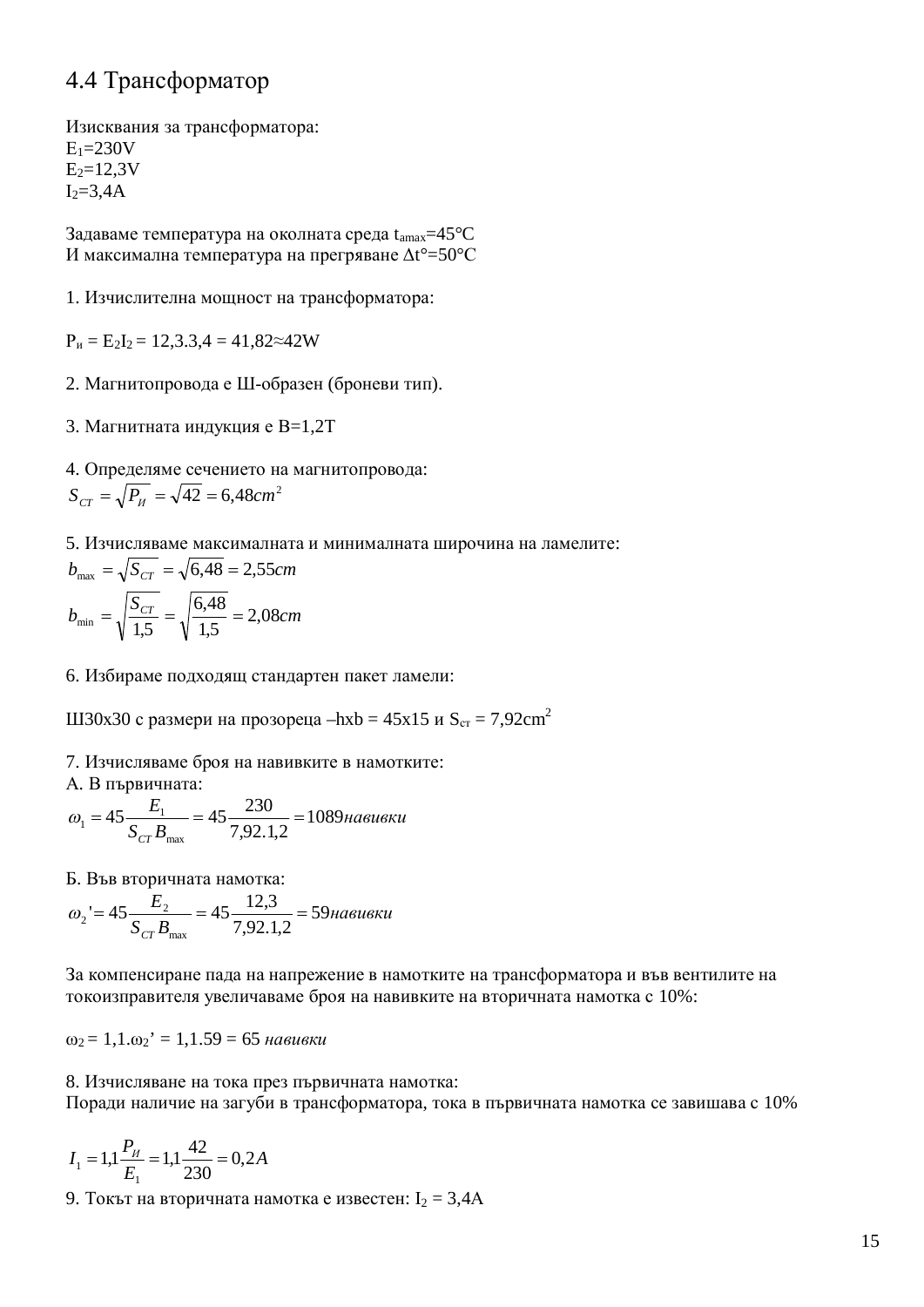10. Избираме плътност на тока и изчисляваме диаметъра на проводниците:

А. Взимайки под внимание изчислителната мощност и типа на магнитопровода, подходяща плътност на тока и за лвете навивки е:

 $i_1$ '= $i_2$ '=2,5A/mm<sup>2</sup>

Б. Диаметъра на проводниците за първичната намотка:

$$
d_1 = 1,13\sqrt{\frac{I_1}{j_1}} = 1,13\sqrt{\frac{0,2}{2,5}} = 0,32mm
$$

Избираме стандартен кръгал проводник с  $d_1=0,33$ mm

Действителната плътност на тока е:

$$
j_1 = j_1 \cdot \frac{d_{1}^2}{d_{1us6pano}^2} = 2,5 \frac{0,32^2}{0,33^2} = 2,35 A/mm^2
$$

В. Диаметъра на проводниците за вторичната намотка:

$$
d_2 = 1,13\sqrt{\frac{I_2}{j_2}} = 1,13\sqrt{\frac{3,4}{2,5}} = 1,32mm
$$

Избираме стандартен кръгал проводник с  $d_2 = 1,35$ mm

Действителната плътност на тока е:

$$
j_2 = j_2 \cdot \frac{d_{2usvuccneno}^2}{d_{2us6pano}^2} = 2,5 \frac{1,32^2}{1,35^2} = 2,38A/mm^2
$$

11. Изчисляваме общото сечение на проводниците в намотките:

$$
S_M = \frac{\pi}{4} \Big( \omega_1 d_1^2 + \omega_2 d_2^2 \Big) = \frac{\pi}{4} \Big( 1089.0, 33^2 + 65.1, 35^2 \Big) = 186, 2mm^2
$$

12. Изчисляваме коефициента на запълване на прозореца на магнитопровода:

$$
K_3 = \frac{S_M}{S_{CT}} = \frac{186,2}{45.15} = 0,28
$$

Максималният коефициент на запълване за намотки от кръгал проводник с емайлова изолация е:  $K_3 = 0.35$ 

От където следва че пакета ламели е избран добре.

#### 13. Изчисляване масата на медта в трансформатора:

Бобините в трансформатора се навиват върху макара и една върху друга. След което макарата се поставя в средата на магнитопровода. Дебелината на материала от който е изработена макарата оказва влияние върху размера на средната дилжина на навивките. Също така кантът на макарата намалява и височината на прозоречния отвор в магнитопровода, а респективно се отразява и на максималния брой навивки на един ред. Трабва да се има в предвид и това, че намотките са с изолационен лак който увеличава диаметъра им.

Приемаме за дебелина на макарата  $d<sub>C</sub> = 1,5$ mm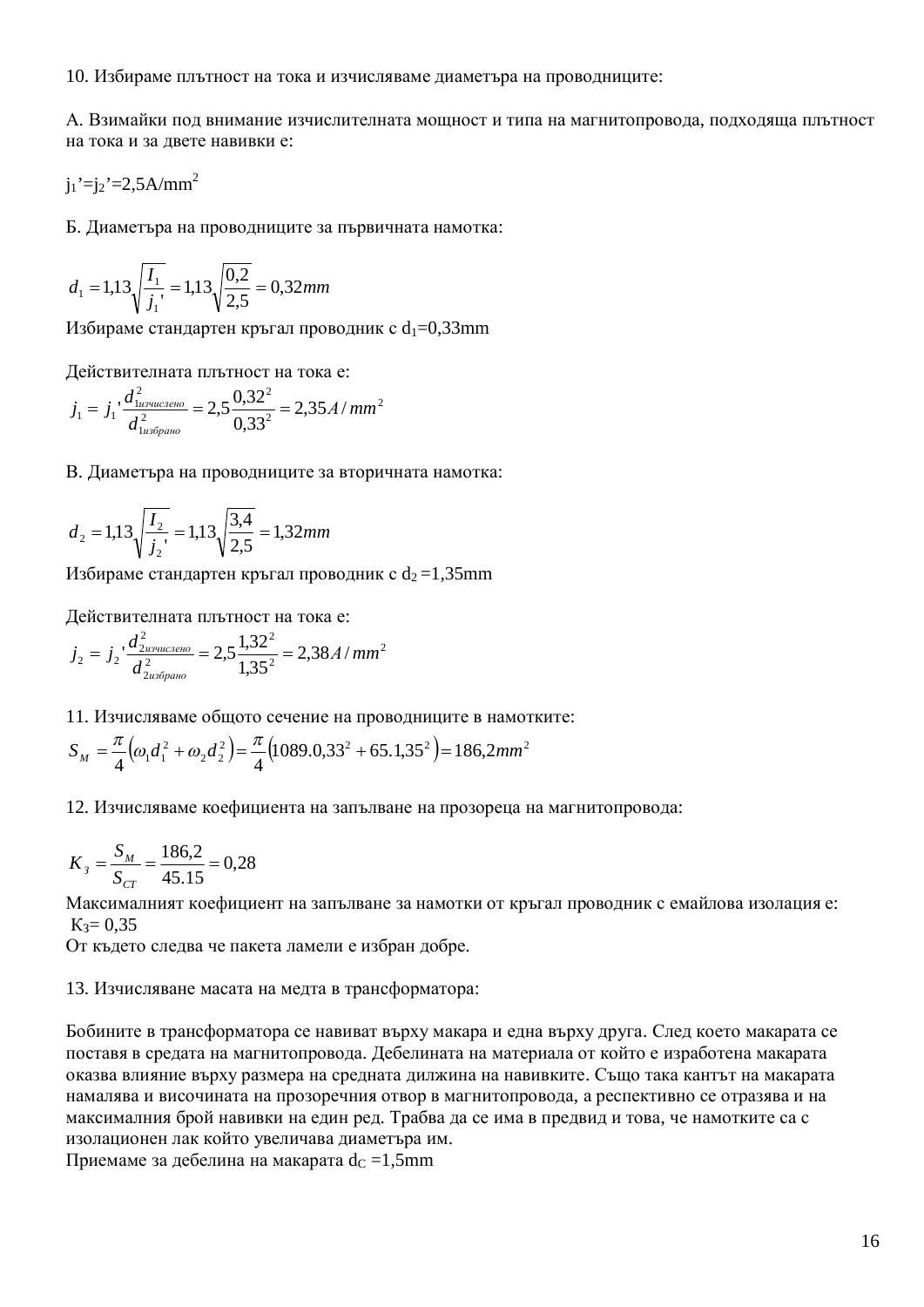От размерите на магнитопровода и горните съображения за средна дължина на навивките получаваме:

$$
l_{\min} = 2(y_1 + 2d_c) + 2(y_2 + 2d_c)
$$
  
\n
$$
l_{\min} = l_{\max 1}
$$
  
\n
$$
l_{\max i} = l_{\min i} + 8 \frac{\omega_i d_i^2}{h - 2d_c}
$$
  
\n
$$
l_{\text{cpi}} = \frac{l_{\max i} + l_{\min i}}{2}
$$

От тези формули намираме стойностите необходими за проекта:

$$
l_{\min} = 2(y_1 + 2d_c) + 2(y_2 + 2d_c) = 2.31,5 + 2.31,5 = 126mm
$$
  
\n
$$
l_{\max} = l_{\min} + 8 \frac{\omega_1 d_1^2}{h - 2d_c} = 126 + 8 \frac{1089.0,37^2}{45 - 3} = 154mm
$$
  
\n
$$
l_{cp1} = \frac{l_{\max} + l_{\min}}{2} = \frac{126 + 154}{2} = 140mm
$$
  
\n
$$
l_{\min} = l_{\max} = 154mm
$$
  
\n
$$
l_{\max} = l_{\max} + 8 \frac{\omega_2 d_2^2}{h - 2d_c} = 154 + 8 \frac{65.1,43^2}{45 - 3} = 180mm
$$
  
\n
$$
l_{cp2} = \frac{l_{\max} + l_{\min} + l_{\min} + l_{\min} + l_{\min} + l_{\min} + l_{\min} + l_{\min} + l_{\min} + l_{\min} + l_{\min} + l_{\min} + l_{\min} + l_{\min} + l_{\min} + l_{\min} + l_{\min} + l_{\min} + l_{\min} + l_{\min} + l_{\min} + l_{\min} + l_{\min} + l_{\min} + l_{\min} + l_{\min} + l_{\min} + l_{\min} + l_{\min} + l_{\min} + l_{\min} + l_{\min} + l_{\min} + l_{\min} + l_{\min} + l_{\min} + l_{\min} + l_{\min} + l_{\min} + l_{\min} + l_{\min} + l_{\min} + l_{\min} + l_{\min} + l_{\min} + l_{\min} + l_{\min} + l_{\min} + l_{\min} + l_{\min} + l_{\min} + l_{\min} + l_{\min} + l_{\min} + l_{\min} + l_{\min} + l_{\min} + l_{\min} + l_{\min} + l_{\min} + l_{\min} + l_{\min} + l_{\min} + l_{\min} + l_{\min} + l_{\min} + l_{\min} + l_{\min} + l_{\min} + l_{\min} + l_{\min} + l_{\min} + l_{\min} + l_{\min} + l_{
$$

Изчисляваме масата на медта в трансформатора:

$$
G_{M1} = 10^{-5} \gamma_M l_{cp1} \omega_1 q_1 = 10^{-5} .8,9.14.1089.0,08553 = 0,116kg
$$
  

$$
G_{M2} = 10^{-5} \gamma_M l_{cp2} \omega_2 q_2 = 10^{-5} .8,9.16,7.65.1,4314 = 0,138kg
$$

14. Изчисляваме загубите на мощност в медния проводник:

$$
P_M = 2,4.\left(j_1^2.G_{M1} + j_2^2.G_{M2}\right) = 2,4.\left(2,35^2.0,116 + 2,4^2.0,138\right) = 3,45
$$
 W

15. Изчисляваме масата на магнитопровода:

$$
G_{CT} = 10^{-3} \gamma_{CT} V_{CT}
$$
  
\n
$$
V_{CT} = (y_2 (2b + 2y_3 + y_1)(h + 2y_3)) - 2bhy_2
$$
  
\n
$$
G_{CT} = 10^{-3} \gamma_{CT} [(y_2 (2b + 2y_3 + y_1)(h + 2y_3)) - 2bhy_2] = 10^{-3} .7,8.162 = 1,26kg
$$

16. Изчисляваме загубата на мощност в магнитопровода:

$$
P_{CT} = p_{CT} B_{\text{max}}^2 \left(\frac{f}{50}\right)^{1,3} G_{CT} = 2.1, 2^2.1.1, 26 = 3,63W
$$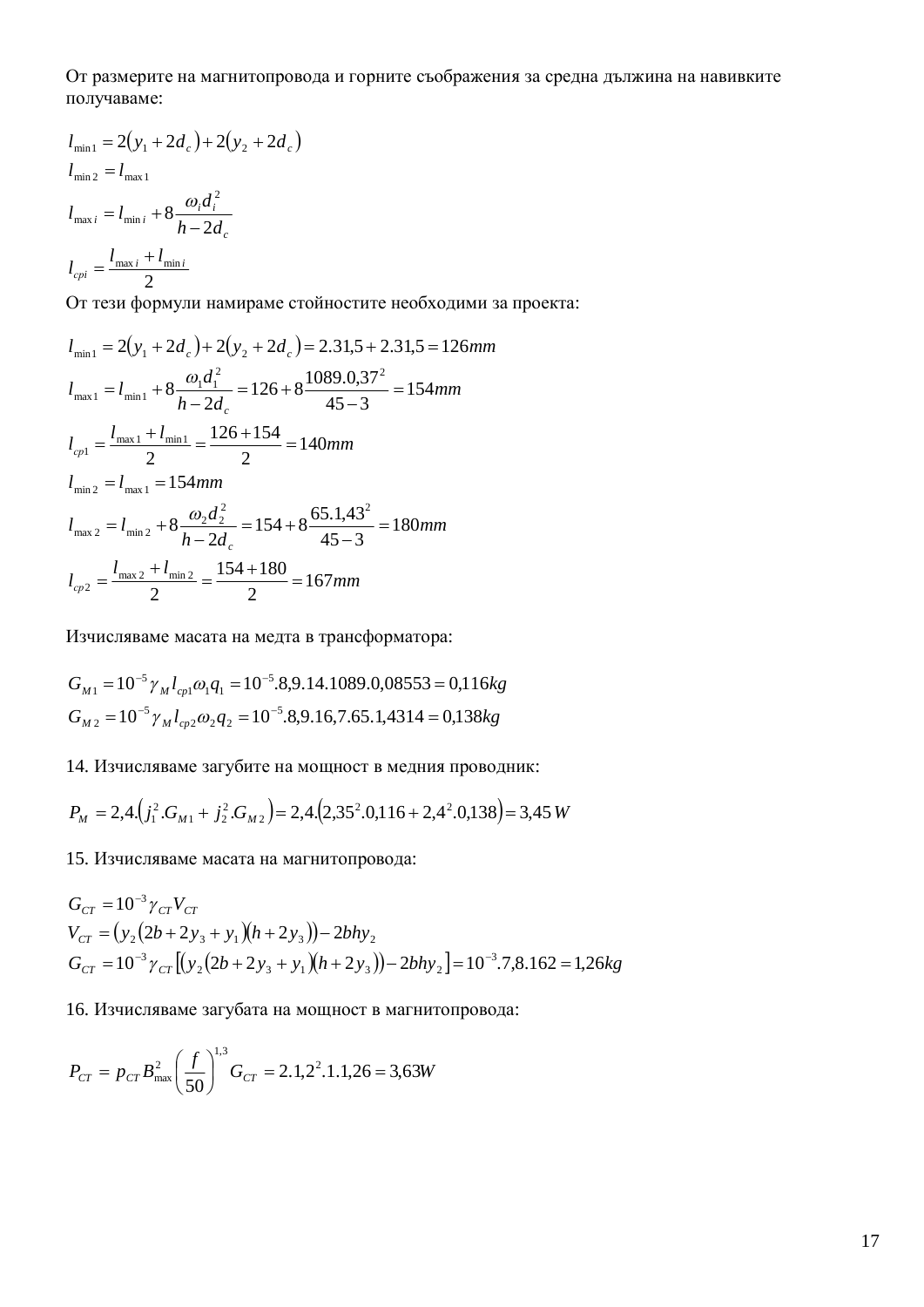17. Изчисляване КПД на трансформатора

$$
\eta = \frac{P_H}{P_H + P_M + P_{CT}} = \frac{42}{42 + 3,45 + 3,63} = 0,86
$$

18. Изчисляване температурата на повърхността на трансформатора:

Отделената в трансформатора мощност под формата на топлина довежда до загряване на магнитопровода и проводниците. Ако тази мощност е прекалено голяма и трансформатора не може да я разсее, може да доведе до прегряването и увреждането му. Ето защо е важно да проверим дали охладителната площ на трансформатора е достатъчна за да го охлажда, или се налага да бъдат предприети мерки за допълнителното му охлаждане.

Изчисляваме охлаждащата площ на трансформатора:

$$
S_{ox1} = 2[(2y_3 + 2b + y_1)(h + 2y_3) - 2bh) + y_2(2y_3 + 2b + y_1) + y_2(h + 2y_3)] =
$$
  
= 2(5400 - 1350 + 2700 + 2250) = 18000mm<sup>2</sup> = 180cm<sup>2</sup>

Температурата на повърхността е:

$$
t^{\circ} = t_a + \frac{P_M + P_{CT}}{\alpha_t S_{oxn}} = 45 + \frac{3,45 + 3,63}{1,3.10^{-3}180} = 75,3^{\circ}C
$$

Температурата на прегряване е 30,3°С.

Температурата в дълбочина е с 15°С по гореща, от където следва че:  $\Delta t^{\circ}$ =30,3+15=45,3°C – което е по-малко от заложената температура на прегряване  $\Delta t^{\circ}$ =50°С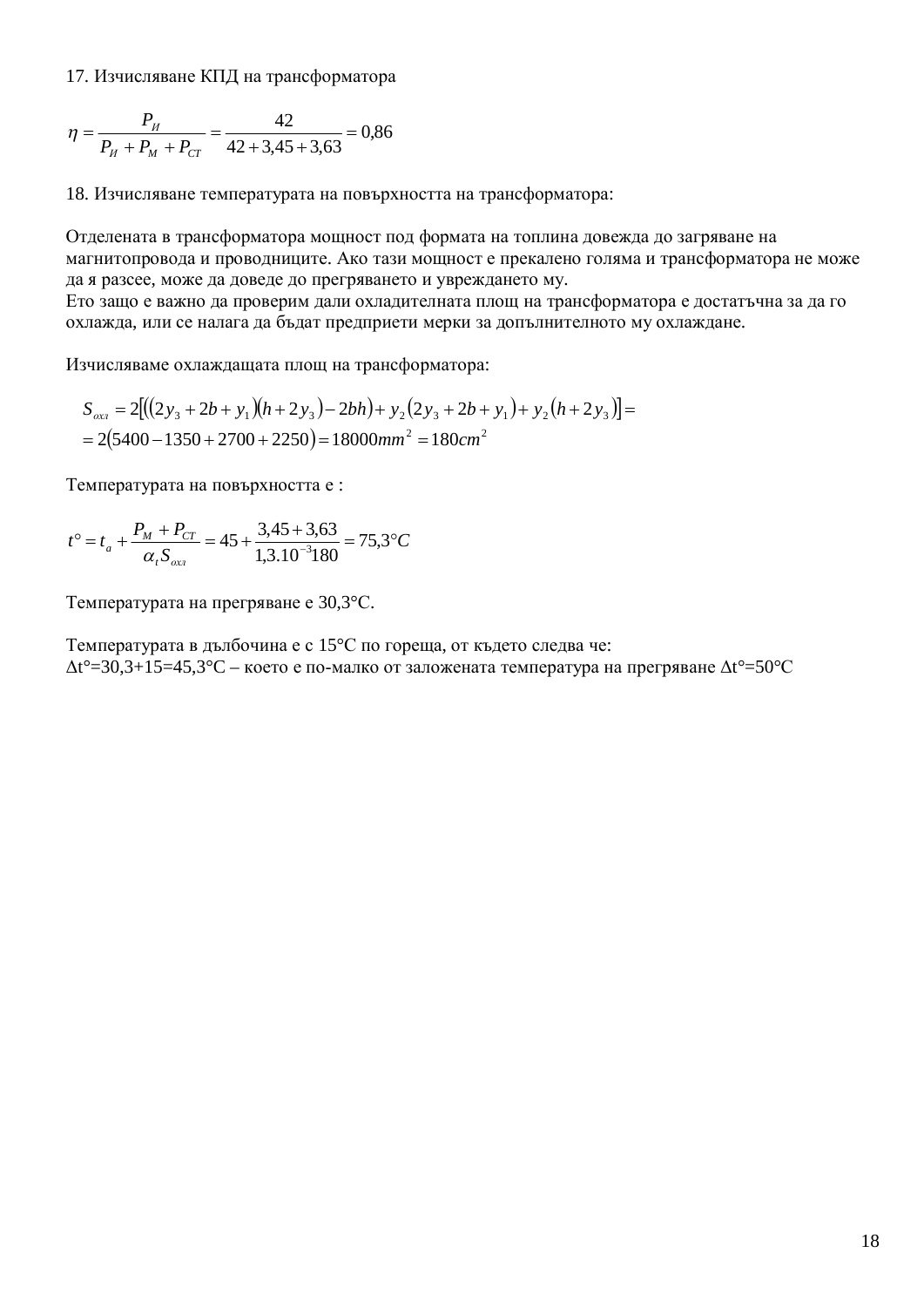|                        |                                                                  |                                              | Списък на елементите                                   |      |  |                            |            |             |
|------------------------|------------------------------------------------------------------|----------------------------------------------|--------------------------------------------------------|------|--|----------------------------|------------|-------------|
| Означение в<br>схемата |                                                                  |                                              | Наименование и означение                               |      |  | Кол.                       |            | Забележка   |
| C1                     |                                                                  | Кондензатор керамичен 1nF ±5% 16V            |                                                        |      |  | 1                          |            |             |
| C <sub>2</sub>         |                                                                  | Кондензатор електролитен 2200µF ±5% 6V       |                                                        |      |  | 1                          |            |             |
| C <sub>3</sub>         |                                                                  | Кондензатор електролитен 5600µF ±5% 25V      |                                                        |      |  | 1                          |            |             |
| $D1-D4$                | Диод изправителен BY298 каталог "PANJIT semiconductors" - Taiwan | 4                                            |                                                        |      |  |                            |            |             |
| R1, R2                 | Резистор постоянен $3k\Omega \pm 5\%$ 0,25W                      |                                              |                                                        |      |  |                            |            |             |
| R <sub>3</sub>         | Резистор постоянен 0,01 $\Omega$ ±5% 0,25W                       |                                              |                                                        |      |  |                            |            |             |
| R4, R5                 | Резистор постоянен $3,6k\Omega \pm 5\%$ 0,25W                    |                                              |                                                        |      |  |                            |            |             |
| R <sub>6</sub>         | Тример потенциометър 47 $\Omega$                                 |                                              |                                                        |      |  |                            |            |             |
| R <sub>7</sub>         | Резистор постоянен 200 $\Omega$ ±5% 0,25W                        |                                              |                                                        |      |  |                            |            |             |
| R <sub>8</sub>         | Резистор постоянен $1,1k\Omega \pm 5\%$ 0,25W                    |                                              |                                                        |      |  |                            |            |             |
| R <sub>9</sub>         | Тример потенциометър 2,2к $\Omega$                               |                                              |                                                        |      |  |                            |            |             |
| R <sub>10</sub>        | Резистор постоянен $3,9k\Omega \pm 5\%$ 0,25W                    |                                              |                                                        |      |  |                            |            |             |
| <b>Rs</b>              |                                                                  | Резистор постоянен 0,43 $\Omega$ ±5% 0,25W   |                                                        |      |  | 1                          |            |             |
| Q1                     |                                                                  |                                              | Транзистор биполярен BD435 каталог "SGS-Thomson" - USA |      |  | 1                          |            |             |
| Q <sub>2</sub>         |                                                                  |                                              | Транзистор биполярен BD140 каталог "Siemens" - Germany |      |  | 1                          |            |             |
| U1                     |                                                                  | Инегрална схема µA723 каталог "Philips" - EU |                                                        |      |  | 1                          |            |             |
|                        |                                                                  |                                              |                                                        |      |  |                            |            |             |
|                        |                                                                  |                                              |                                                        |      |  |                            |            |             |
|                        |                                                                  |                                              |                                                        |      |  |                            |            |             |
|                        |                                                                  |                                              |                                                        |      |  |                            |            |             |
|                        |                                                                  |                                              |                                                        |      |  |                            |            |             |
|                        |                                                                  | Разработил<br>Илиев                          | Наименование, доп. наименование                        |      |  | Rv 11 002 TTL              |            |             |
| ТУ-София               |                                                                  | Одобрил<br>Доц. Карамански                   | Стабилизатор на напрежение                             | Изм. |  | Дата на изд.<br>2010-02-04 | Език<br>BG | Лист<br>1/1 |

 $\overline{1}$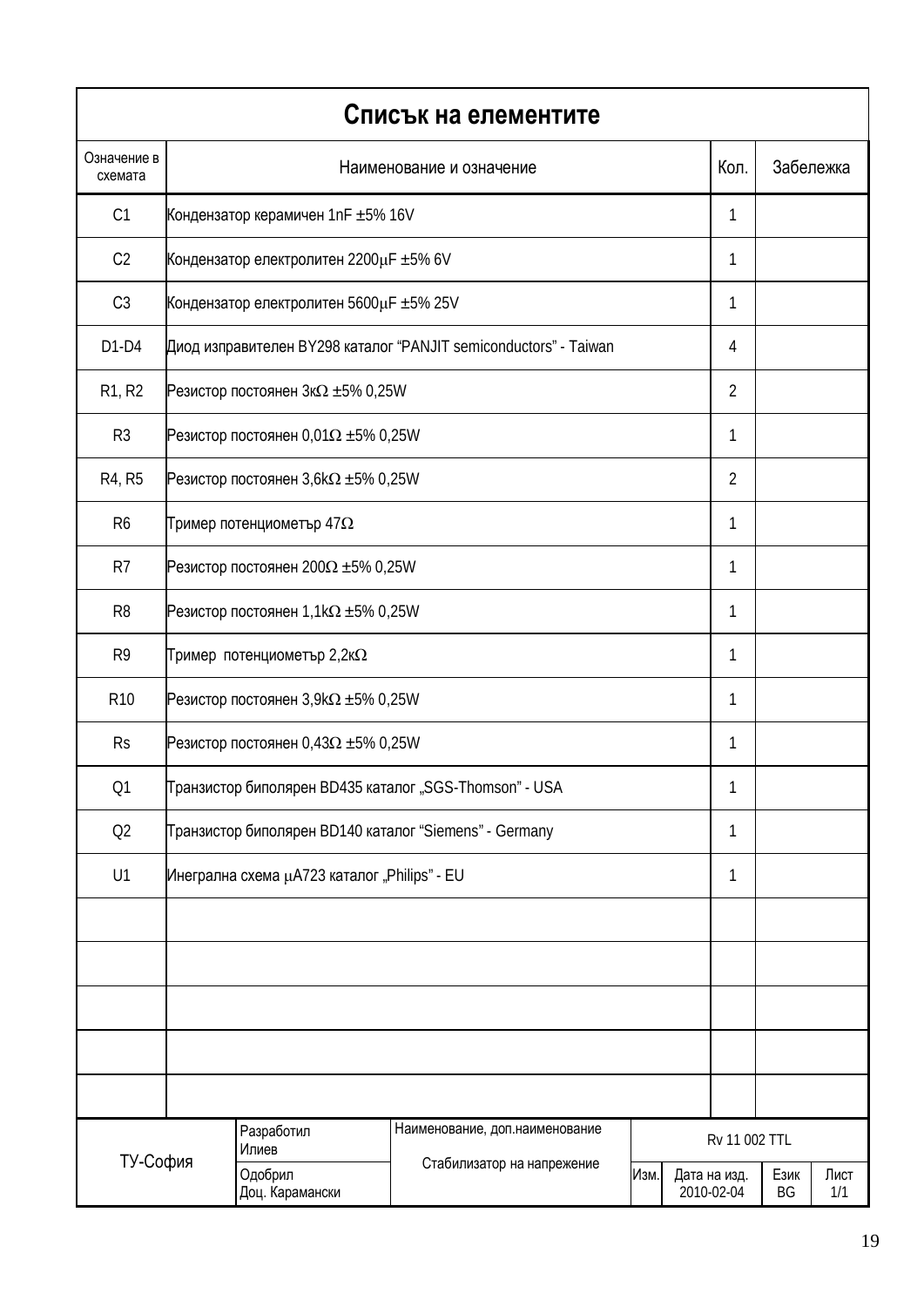Използвана Литература:

- 1. Н. Стефанов Ръководство за проектиране на токозахранващи устройства
- 2. Н. Стефанов Токозахранващи Устройства
- 3. А. Шишков Транзистори и диоди кратък справочник
- 4. Спецификации [www.aldatasheet.com](http://www.aldatasheet.com)

#### Печатна платка

Страна Елементи:



### Страна спойки:

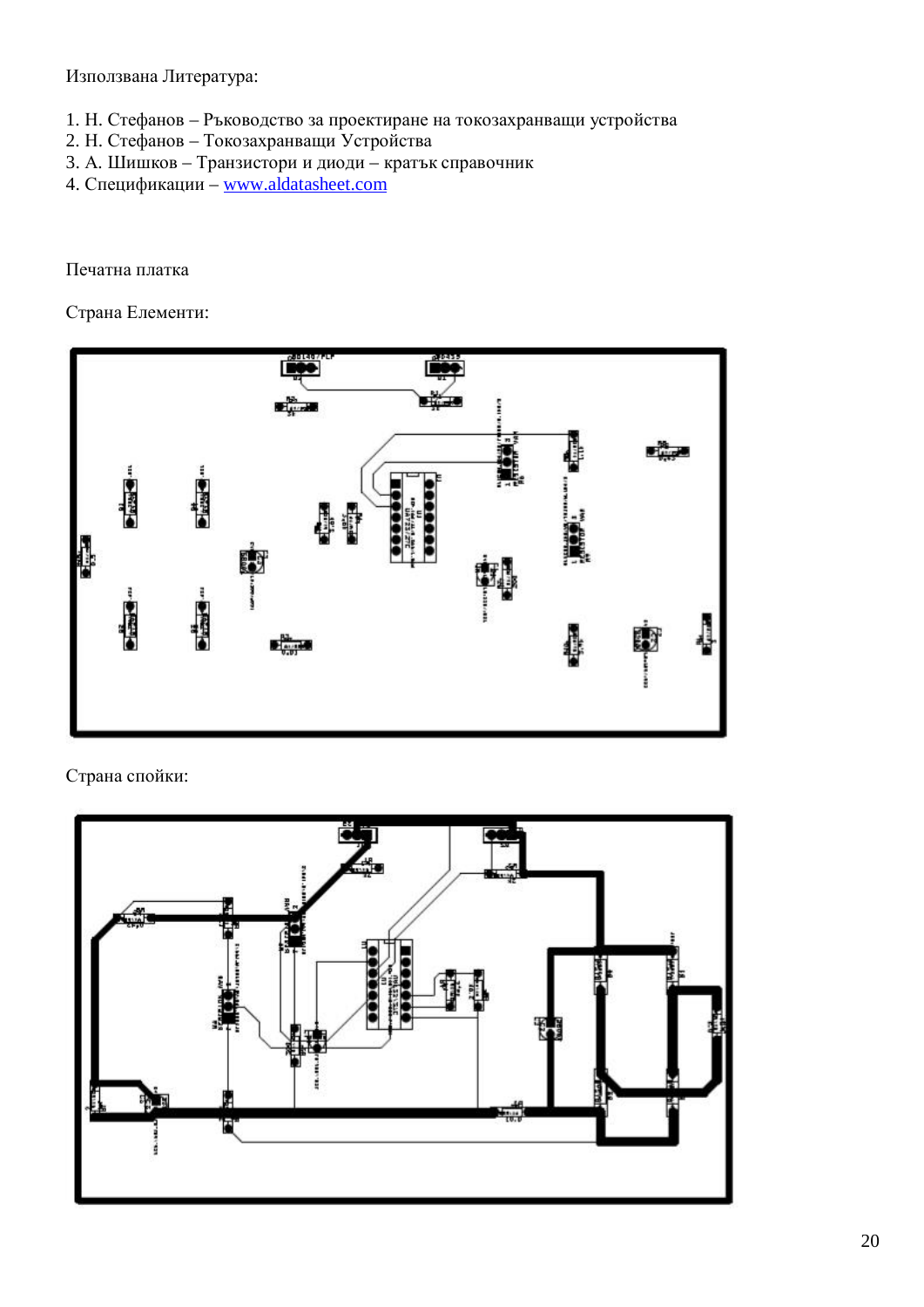### **Precision voltage regulator**

### µA723/723C

#### **DESCRIPTION**

The µA723/µA723C is a monolithic precision voltage regulator capable of operation in positive or negative supplies as a series, shunt, switching, or floating regulator. The 723 contains a temperature-compensated reference amplifier, error amplifier, series pass transistor, and current limiter, with access to remote shutdown.

#### **FEATURES**

- Positive or negative supply operation
- Series, shunt, switching, or floating operation
- 0.01% line and load regulation
- Output voltage adjustable from 2V to 37V
- Output current to 150mA without external pass transistor
- µA723 MIL-STD-883A, B, C available

#### **ORDERING INFORMATION**

#### **PIN CONFIGURATION D.F. N Packages**  $\overline{14}$  NC  $NC$  $\overline{13}$  FREQUENCY COMPENS. **CURRENT LIMIT**  $\overline{12}$  v+ **CURRENT SENSE**  $\overline{\overline{11}}$  vc **INVERTING INPUT**  $\sqrt{4}$  $\overline{\overline{10}}$  vout NON-INVERTING INPUT  $\frac{1}{9}$  vz  $\overline{a}$ **VREF**  $\overline{\left|8\right|}$  NC SL00503

Figure 1. Pin Configuration

| <b>DESCRIPTION</b>                             | <b>TEMPERATURE RANGE</b>             | <b>ORDER CODE</b> | DWG #    |
|------------------------------------------------|--------------------------------------|-------------------|----------|
| ∥ 14-Pin Ceramic Dual In-Line Package (CERDIP) | -55 $\mathrm{C}$ to 125 $\mathrm{C}$ | uA723F            | 0581B    |
| 14-Pin Plastic Dual In-Line Package (DIP)      | 0 to 70 °C                           | uA723CN           | SOT27-1  |
| l 14-Pin Plastic Small Outline (SO) Package    | 0 to $70^{\circ}$ C                  | uA723CD           | SOT108-1 |

#### **EQUIVALENT CIRCUIT**



**Figure 2. Equivalent Circuit**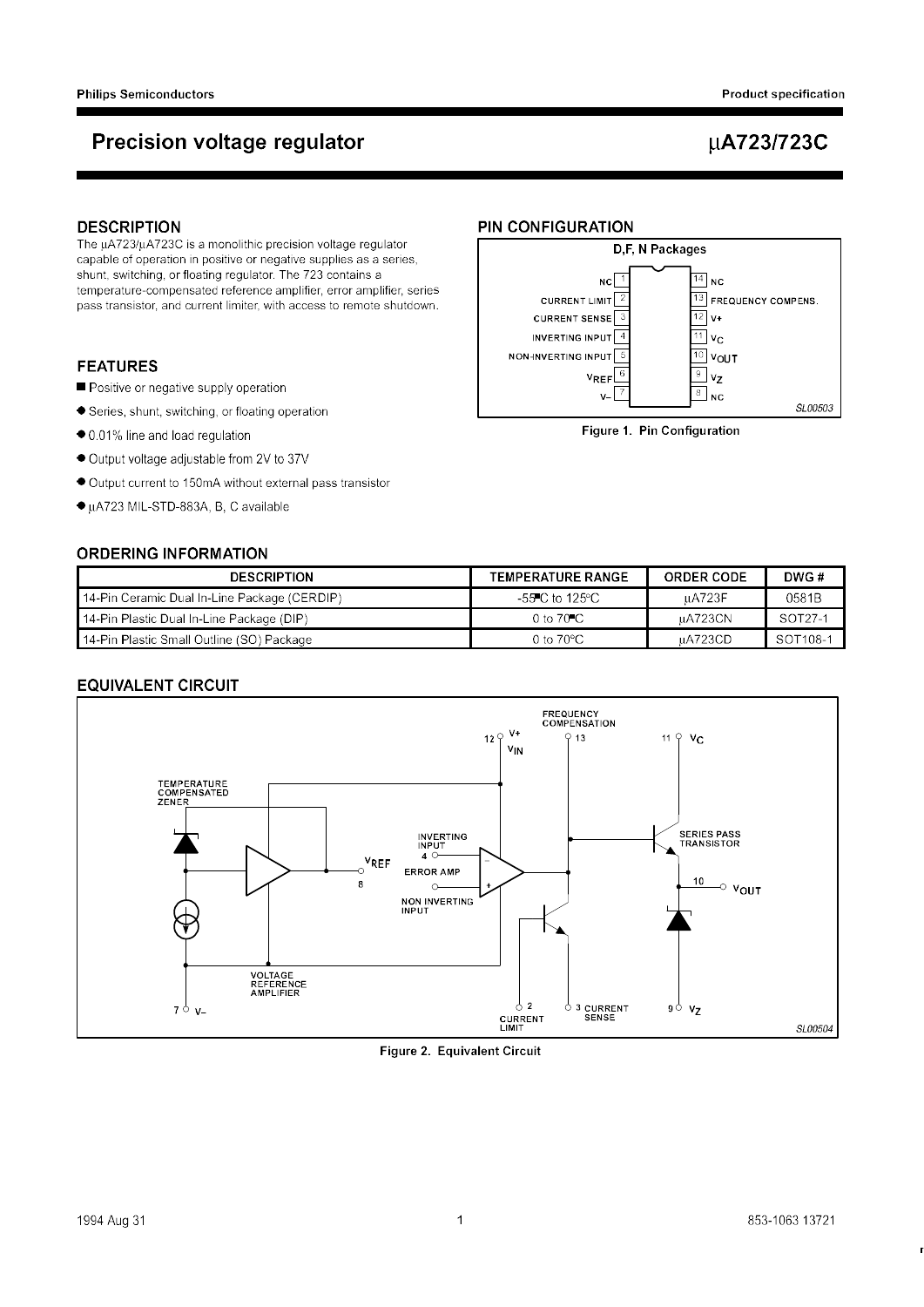### Precision voltage regulator

#### Product specification

### µA723/723C

#### **ABSOLUTE MAXIMUM RATINGS**

| <b>SYMBOL</b>   | <b>PARAMETER</b>                                                | <b>RATING</b>   | <b>UNIT</b>     |
|-----------------|-----------------------------------------------------------------|-----------------|-----------------|
|                 | Pulse voltage from V+ to V- (50ms)                              | 50              | v               |
|                 | Continuous voltage from V+ to V-                                | 40              | v               |
|                 | Input-output voltage differential                               | 40              | V               |
| <b>VDIFF</b>    | Error amplifier maximum input differential voltage              | ±5              | V               |
| $\sqrt{V_{CM}}$ | Error amplifier non-inverting input (Pin 5) to -V (Pin 7)       | 8               | $\vee$          |
| $I_{OUT}$       | Maximum output current                                          | 150             | mA              |
|                 | Current from V <sub>REF</sub>                                   | 15              | mA              |
|                 | Current from $V_7$                                              | 25              | mA              |
| $P_{MAX}$       | Maximum power dissipation $T_A = 25$ C (still-air) <sup>1</sup> |                 |                 |
|                 | F package                                                       | 1190            | mW              |
|                 | N package                                                       | 1420            | mW              |
|                 | D package                                                       | 1040            | mW              |
| $T_A$           | Operating ambient temperature range                             |                 |                 |
|                 | uA723                                                           | $-55$ to $+125$ | $^{\circ}C$     |
|                 | uA723C                                                          | 0 to 70         | ∎C              |
| <b>TSTG</b>     | Storage temperature range                                       | $-65$ to $+150$ | $\rm ^{\circ}C$ |
| <b>T</b> sold   | Lead soldering temperature (10sec max)                          | 300             | °C              |

NOTES:

1. The following derating factors should be applied above 25°C<br>F package at 9.5mW/C<br>N package at 11.4mW/°C<br>D package at 8.3mW/°C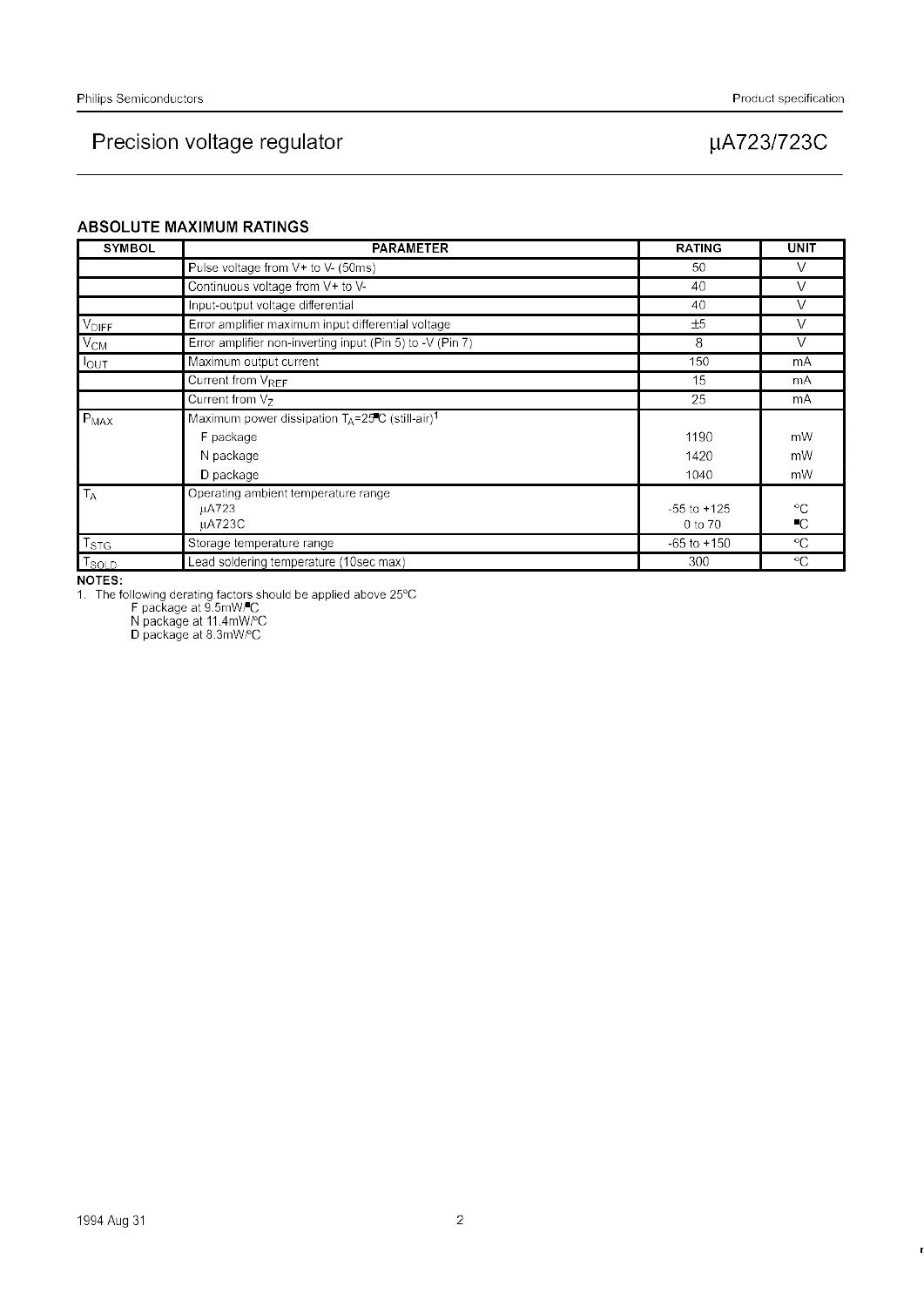### Precision voltage regulator

### µA723/723C

#### DC ELECTRICAL CHARACTERISTICS

 $T_A = 25^{\circ}$ C, unless otherwise specified.<sup>1</sup>

| <b>SYMBOL</b>            | <b>PARAMETER</b>                                                          | <b>TEST CONDITIONS</b>         |                                                  | uA723 |            |       | <b>µA723C</b> |       |       | <b>UNITS</b>           |  |
|--------------------------|---------------------------------------------------------------------------|--------------------------------|--------------------------------------------------|-------|------------|-------|---------------|-------|-------|------------------------|--|
|                          |                                                                           |                                |                                                  | Min   | <b>Typ</b> | Max   | Min           | Typ   | Max   |                        |  |
|                          | Line regulation $^2$                                                      |                                | $V_{IN}$ =12V to $V_{IN}$ =15V                   |       | 0.01       | 0.1   |               | 0.01  | 0.1   | $%V_{OUT}$             |  |
| V <sub>R LINE</sub>      |                                                                           |                                | $V_{IN}$ =12V to $V_{IN}$ =40V                   |       | 0.02       | 0.2   |               | 0.1   | 0.5   |                        |  |
| VR LOAD                  | Load regulation <sup>2</sup>                                              |                                | $I_L$ =1mA to $I_L$ =50mA                        |       | 0.03       | 0.15  |               | 0.03  | 0.2   | $\overline{\%}V_{OUT}$ |  |
| ΔVIN/Δ VO                | Ripple Rejection                                                          |                                | $f=50$ Hz to 10kHz, $C_{REF}=0$                  |       | 74         |       |               | 74    |       | dB                     |  |
|                          |                                                                           | f=50Hz to 10kHz, CREF=5uF      |                                                  |       | 86         |       |               | 86    |       |                        |  |
| $\log$                   | Short-circuit current                                                     |                                | $R_{SC}$ =10 $\Omega$ , $V_{OUT}$ =0             |       | 65         |       |               | 65    |       | mA                     |  |
| V <sub>REF</sub>         | Reference voltage                                                         |                                | 6.95<br>$I_{REF}=0.1mA$                          |       | 7.15       | 7.35  | 6.80          | 7.15  | 7.50  | $\vee$                 |  |
| VREF (LOAD)              | Reference voltage<br>change with load                                     |                                | $I_{REF}=0.1$ mA to 5mA                          |       |            | 20    |               |       | 20    | mV                     |  |
| <b>V<sub>NOISE</sub></b> | Output noise voltage                                                      | BW=100Hz to 10kHz, $C_{REF}=0$ |                                                  |       | 20         |       |               | 20    |       | $\mu$ V <sub>RMS</sub> |  |
|                          |                                                                           |                                | BW=100Hz to 10kHz, C <sub>REF</sub> =5µF         |       | 2.5        |       |               | 2.5   |       |                        |  |
| S                        | Long-term stability                                                       | Tj=Tjmax.                      | TA=25 <sup>"</sup> C for end point<br>measurment |       | 0.1        |       |               | 0.1   |       | %1000 hrs.             |  |
| <b>I</b> scp             | Standby current drain                                                     |                                | $I_L = 0$ , $V_{IN} = 30V$                       |       | 2.3        | 3.5   |               | 2.3   | 4.0   | mA                     |  |
| $\overline{V_{IN}}$      | Input voltage range                                                       |                                |                                                  | 9.5   |            | 40    | 9.5           |       | 40    | V                      |  |
| $V_{\text{OUT}}$         | Output voltage range                                                      |                                |                                                  | 2.0   |            | 37    | 2.0           |       | 37    | $\vee$                 |  |
| <b>V<sub>DIFF</sub></b>  | Input-output voltage<br>differential                                      |                                |                                                  | 3.0   |            | 38    | 3.0           |       | 38    | $\vee$                 |  |
|                          | The following specifications apply over the operating temperature ranges. |                                |                                                  |       |            |       |               |       |       |                        |  |
| V <sub>R LINE</sub>      | Line regulation                                                           |                                | $V_{IN}$ =12V to $V_{IN}$ =15V                   |       |            | 0.3   |               |       | 0.3   | $\%V_{OUT}$            |  |
| V <sub>R LOAD</sub>      | Load regulation                                                           |                                | $I_1 = 1 \text{mA}$ to $I_1 = 50 \text{mA}$      |       |            | 0.6   |               |       | 0.6   | %V <sub>OUT</sub>      |  |
| <b>TC</b>                | Average temperature<br>coefficient of output<br>voltage                   |                                |                                                  |       | 0.002      | 0.015 |               | 0.003 | 0.015 | $\%$ /°C               |  |

NOTES:<br>1.  $V_{IN}$ =V+=V<sub>C</sub>=12V, V-=0V, V<sub>OUT</sub>=5V, I<sub>L</sub>=1mA, R<sub>SC</sub>=0, C<sub>1</sub>=100pF, C<sub>REF</sub>=0 and divider impedance as seen by error amplifier 10kΩ.<br>2. The load and line regulation specifications are for constant junction tempe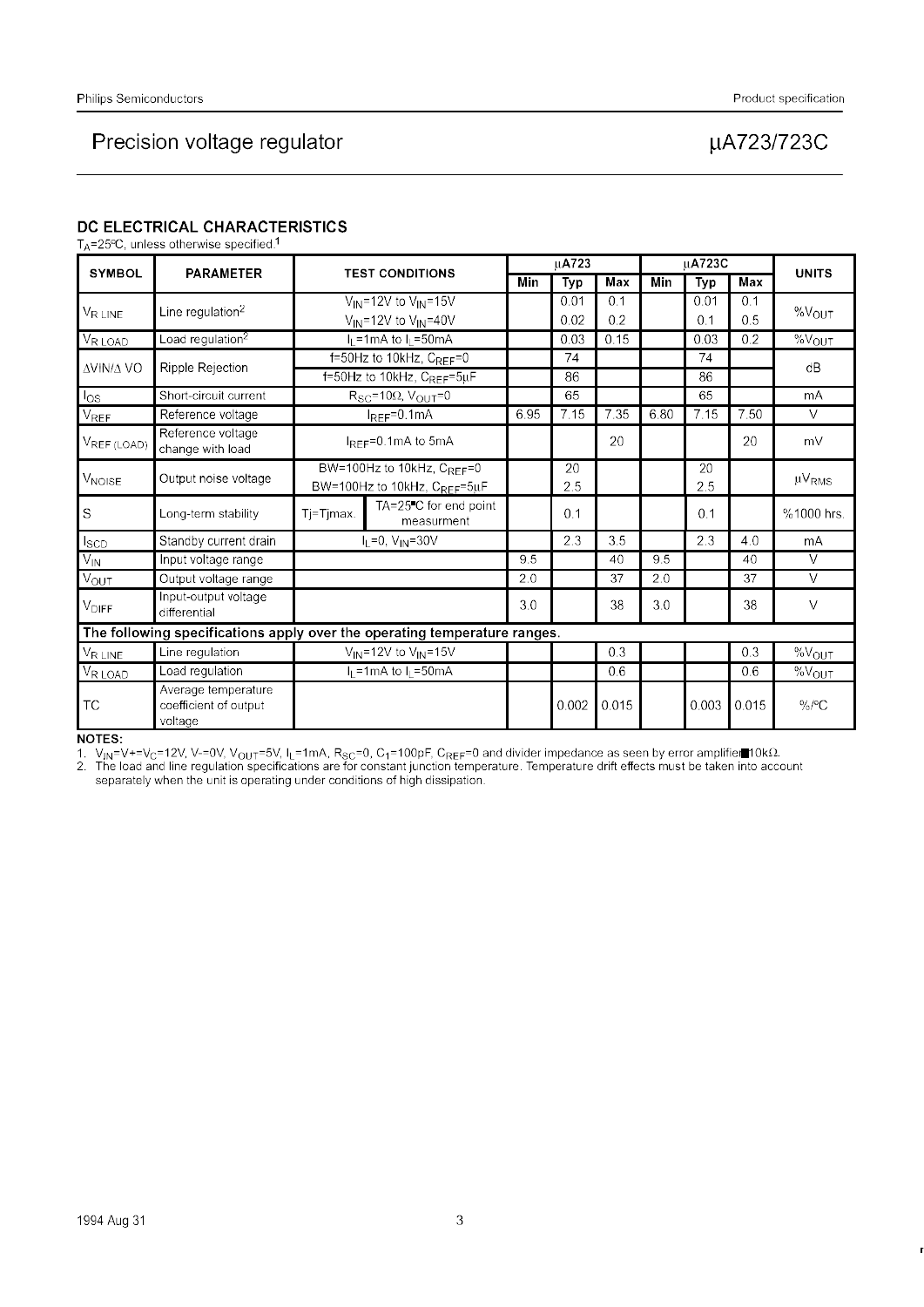|  |                                |  | <b>25C D EX 8235605 0004337 3 EXIEG REV-33-77</b> |                                |
|--|--------------------------------|--|---------------------------------------------------|--------------------------------|
|  | <b>PNP Silicon Transistors</b> |  | <b>COL 04337</b>                                  | $D$ <sup>-</sup> BD 136        |
|  | SIEMENS AKTIENGESELLSCHAF      |  |                                                   | <b>BD 138</b><br><b>BD 140</b> |

#### For AF driver and output stages of medium performance

BD 136, BD 138, and BD 140 are epitaxial PNP silicon planar transistors in TO 126 plastic package (12 A 3 DIN 41869, sheet 4). The collector is electrically connected to<br>the metallic mounting area. Together with BD 135, BD 137, and BD 139 as complementary pairs the transistros BD 136, BD 138, and BD 140 are designed for use in driver stages of high performance AF amplifiers.

| Type                     | Ordering code  | Type                 | Ordering code                                                                           |
|--------------------------|----------------|----------------------|-----------------------------------------------------------------------------------------|
| <b>BD 136</b>            | Q62702-D107    | Mica washer          | Q62902-B62                                                                              |
| BD 136-6                 | Q62702-D107-V1 | Spring washer        | Q62902-B63                                                                              |
| <b>BD 136-10</b>         | Q62702-D107-V2 | A 3 DIN 137          |                                                                                         |
| BD 136-16                | Q62702-D107-V3 |                      | 75mm.                                                                                   |
| BD 136 paired            | Q62702-D107-P  | $0.8 - 0.5$          |                                                                                         |
| <b>BD 138</b>            | Q62702-D109    |                      | 76:42                                                                                   |
| BD 138-6                 | Q62702-D109-V1 |                      |                                                                                         |
| BD 138-10                | Q62702-D109-V2 |                      |                                                                                         |
| BD 138 paired            | Q62702-D109-P  | $162 - 1$            | ►├╼╌10.7±0.2-╼┥                                                                         |
| <b>BD 140</b>            | Q62702-D111    |                      |                                                                                         |
| BD 140-6                 | Q62702-D111-V1 |                      | ្អូ<br>- - -<br>$\overline{1}$                                                          |
| BD 140-10                | Q62702-D111-V2 |                      |                                                                                         |
| BD 140 paired            | 062702-D111-P  |                      | $-137 - 11$                                                                             |
| BD 136/135 compl. paired | Q62702-D139-S1 | Approx. weight 0.5 g | Dimensions in mm                                                                        |
| BD 138/137 compl. paired | Q62702-D140-S1 |                      |                                                                                         |
| BD 140/139 compl. paired | Q62702-D141-S1 |                      | Transistor fixing with M 3 screw. Starting<br>termin may 0.9 Nm. Rotour the cernic hood |

Transistor fixing with M 3 screw. Starting<br>torque max 0.8 Nm. Below the screw head,<br>a washer or spring washer should be used.<br>1) if a 50  $\mu$  mica washer (ungreased) is used,<br>the thermal resistance increases by 8 K/W<br>and

| 60<br>60<br>5<br>2.0<br>1,5<br>0.2<br>150 | 100<br>80<br>5<br>2.0<br>1,5<br>0.2<br>150 | v<br>٧<br>٧<br>٧<br>А<br>А<br>А<br>°C |
|-------------------------------------------|--------------------------------------------|---------------------------------------|
| $-55$ to $+125$<br>12.5                   | 12.5                                       | °C<br>w                               |
|                                           |                                            |                                       |
| ≤110<br>$≤10$                             | ≤110<br>≤10                                | K/W<br><b>K/W</b>                     |
|                                           |                                            |                                       |

 $\sqrt{1760}$ 

 $G-05$ 

383

÷

**TANK OF A** 

1 û  $\ddot{ }$  $\frac{1}{2}$ 

 $\frac{1}{2}$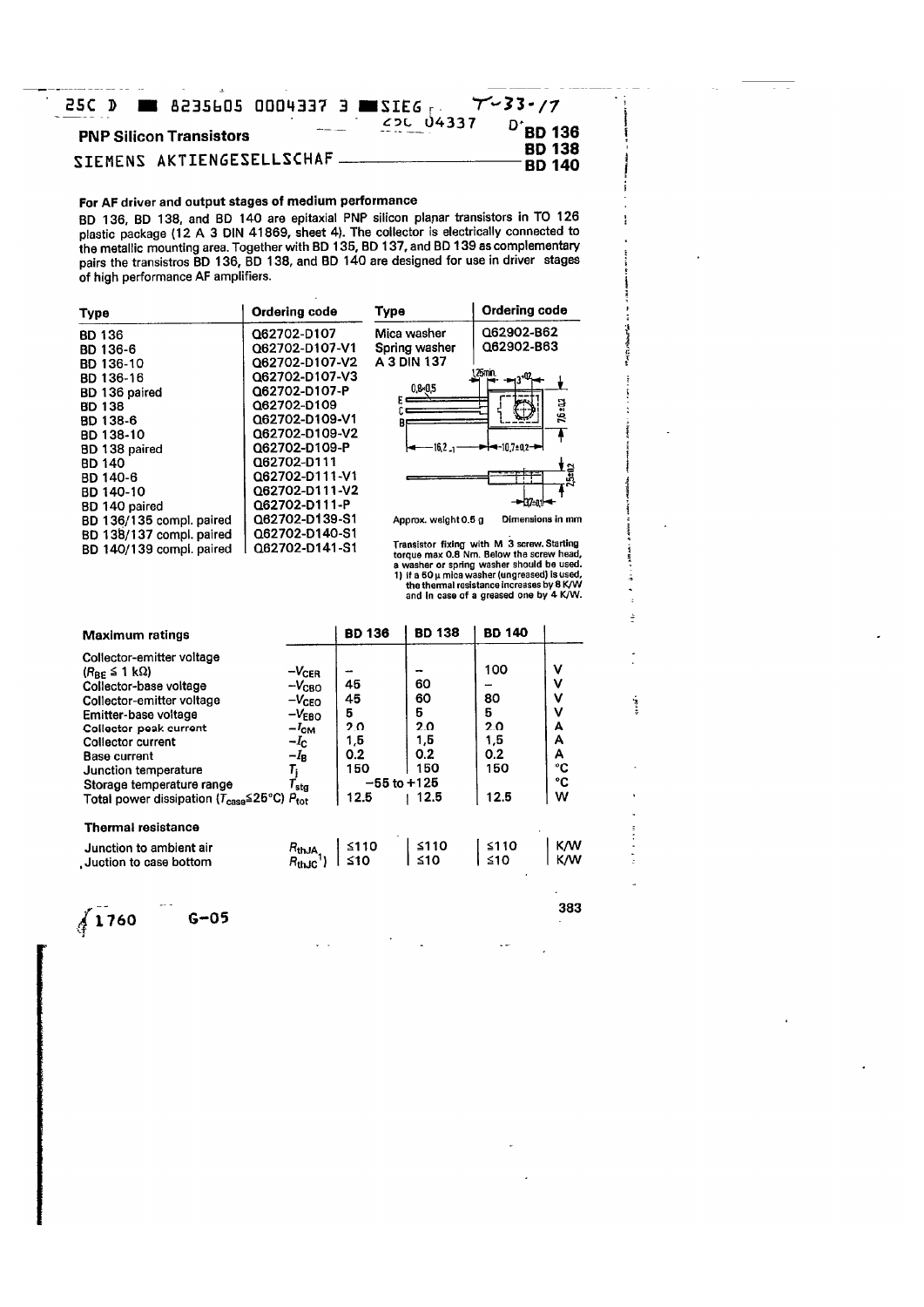#### **25C D 6235605 0004338 5 MSIEG**  $-33 - 17$ 7 SIEMENS AKTIENGESELLSCHAF **BD 136 BD 138 BD 140**

#### **Static characteristics (** $T_{amb} = 25^{\circ}C$ **)**

 $\ddot{\phantom{a}}$ 

The transistors BD 136, BD 138, and BD 140 are grouped according to the DC current gain  $h_{FE}$  and marked by numerals of the German DIN standard.

| $h_{FE}$ group | 6                                               | 10                                              | 16                                |                                                 |
|----------------|-------------------------------------------------|-------------------------------------------------|-----------------------------------|-------------------------------------------------|
| <b>Type</b>    | <b>BD 136</b><br><b>BD 138</b><br><b>BD 140</b> | <b>BD 136</b><br><b>BD 138</b><br><b>BD 140</b> | <b>BD 136</b>                     | <b>BD 136</b><br><b>BD 138</b><br><b>BD 140</b> |
| $-I_c$<br>(mA) | h <sub>FE</sub><br>$I_{\rm C}/I_{\rm B}$        | h <sub>FE</sub><br>$I_{\rm C}/I_{\rm B}$        | $h_{FE}$<br>$I_{\rm C}/I_{\rm B}$ | -V <sub>BE</sub><br>(V)                         |
| 5              | >25                                             | >25                                             | >25                               |                                                 |
| 150            | 63 (40 to 100)                                  | 100 (63 to 160)                                 | 160 (100 to 250)                  | --                                              |
| 500            | >25                                             | >25                                             | >25                               | 1,2                                             |

| <b>Static characteristics (<math>T_{amb}</math> = 25 °C)</b>                                      | <b>BD 136</b>                 | <b>BD 138</b> | <b>BD 140</b> |       |     |
|---------------------------------------------------------------------------------------------------|-------------------------------|---------------|---------------|-------|-----|
| Collector-emitter-saturation<br>voltage $(-I_C = 500 \text{ mA})$                                 |                               |               |               |       |     |
| $-I_R = 500$ mA)<br>Collector cutoff current                                                      | $-V_{\text{CEsat}}$           | < 0.5         | > 0.5         | < 0.5 | v   |
| $(-V_{CR} = 30 V)$<br>Collector cutoff current                                                    | $-l_{\text{CBO}}$             | < 100         | < 100         | <100  | пA  |
| $(-V_{CR} = 30 V; T_{amb} = 125 \degree C)$<br>Emitter cutoff current                             | $-I_{\text{CBO}}$             | ≤10           | ≤10           | ≤10   | μΑ  |
| $(-V_{FR} = 5 V)$<br>Collector-emitter breakdown                                                  | $-I_{EBO}$                    | ≨10           | ≤10           | ≤10   | μA  |
| voltage ( $-I_{CFO}$ = 50 mA)                                                                     | $-V$ (BR)CEO                  | >45           | >60           | >80   | v   |
| Condition for matching pairs<br>$(-I_c = 150 \text{ mA}; -V_{CF} = 2 \text{ V})$                  | $n_{\text{FE1}}$<br>$h_{FE2}$ | ≤1.41         | ≤1.41         | ≤1.41 |     |
| <b>Dynamic characteristics (T<sub>amb</sub></b> = 25 °C)<br>Transition frequency ( $-IC$ = 50 mA; |                               |               |               |       |     |
| $-V_{CF}$ = 10 V; $f = 100$ MHz)                                                                  | t-                            | >75           | >75           | > 75  | MHz |

 $\frac{1}{2}$  ,  $\frac{1}{2}$ 

384

1761

 $G-06$ 

Ą

å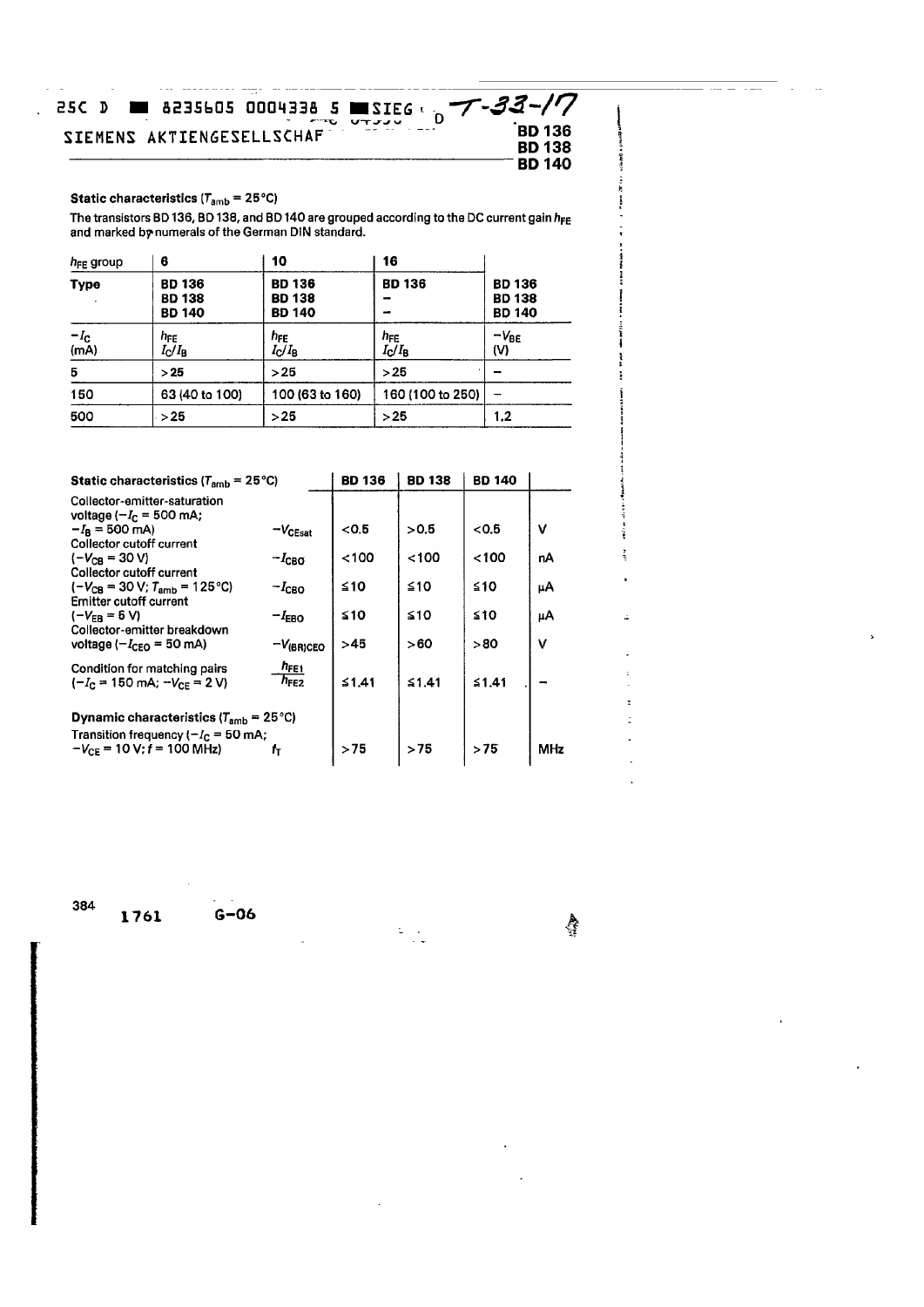

# **BD433/5/7 BD434/6/8**

# COMPLEMENTARY SILICON POWER TRANSISTORS

SGS-THOMSON PREFERRED SALESTYPES

**COMPLEMENTARY PNP - NPN DEVICES** 

#### **DESCRIPTION**

The BD433, BD435, and BD437 are silicon epitaxial-base NPN power transistors in Jedec SOT-32 plastic package, intented for use in medium power linear and switching applications. The BD433 is especially suitable for use in car-radio output stages.

The complementary PNP types are BD434, BD436, and BD438 respectively.





#### **ABSOLUTE MAXIMUM RATINGS**

| Symbol                  | Parameter                                  |            | Unit         |                |              |              |
|-------------------------|--------------------------------------------|------------|--------------|----------------|--------------|--------------|
|                         |                                            | <b>NPN</b> | <b>BD433</b> | <b>BD435</b>   | <b>BD437</b> |              |
|                         |                                            | <b>PNP</b> | <b>BD434</b> | <b>BD436</b>   | <b>BD438</b> |              |
| <b>V</b> <sub>CВО</sub> | Collector-Base Voltage ( $I_E = 0$ )       |            | 22           | 32             | 45           | V            |
| $V_{CES}$               | Collector-Emitter Voltage ( $V_{BE} = 0$ ) |            | 22           | 32             | 45           | v            |
| <b>V</b> <sub>CEO</sub> | Collector-Emitter Voltage ( $I_B = 0$ )    |            | 22           | 32             | 45           | v            |
| V <sub>EBO</sub>        | Emitter-Base Voltage ( $I_C = 0$ )         |            |              | 5              |              | V            |
| Ic.                     | <b>Collector Current</b>                   |            |              | 4              |              | A            |
| <b>I</b> CM             | Collector Peak Current ( $t \leq 10$ ms)   |            | 7            |                |              | A            |
| lв.                     | <b>Base Current</b>                        |            |              |                |              | A            |
| $P_{\text{tot}}$        | Total Dissipation at $T_c \leq 25$ °C      |            |              | 36             |              | W            |
| $T_{\rm stg}$           | Storage Temperature                        |            |              | $-65$ to $150$ |              | $^{\circ}$ C |
| Τĵ.                     | Max. Operating Junction Temperature        |            |              | 150            |              | $^{\circ}$ C |

For PNP types voltage and current values are negative.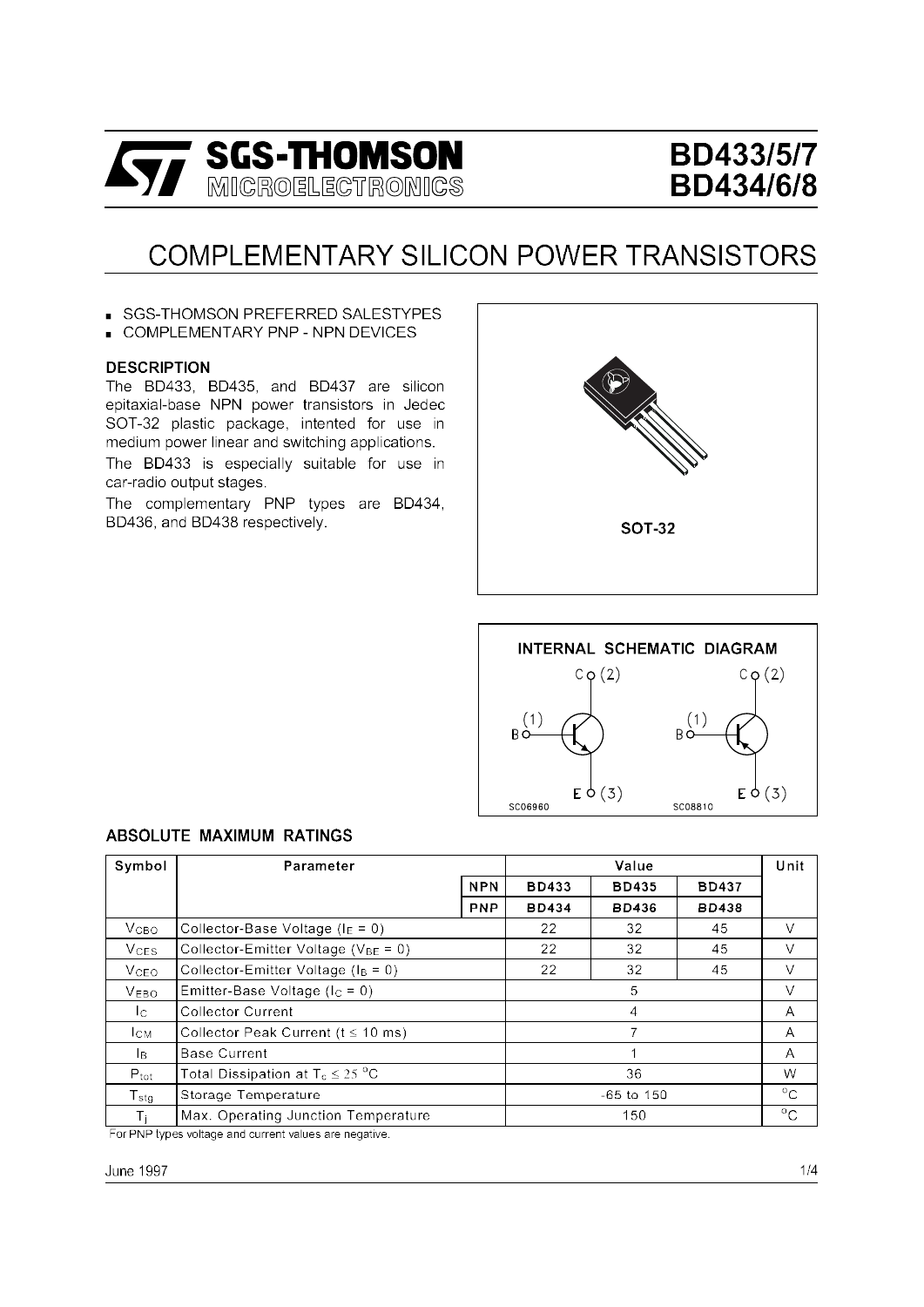### THERMAL DATA

| $H$ thi-case         | hermal   | Resistance Junction-case    | Max | J   | 'V ان |
|----------------------|----------|-----------------------------|-----|-----|-------|
| $R_{\text{thi-amb}}$ | [hermal] | Resistance Junction-ambient | Max | '00 | ى     |

### **ELECTRICAL CHARACTERISTICS**  $(T_{\text{case}} = 25 \degree C)$  unless otherwise specified)

| Symbol             | Parameter                                                     | <b>Test Conditions</b>                                 | Min.                                                                                                                                                                                        | Typ.                                   | Max.                     | Unit              |                                                 |
|--------------------|---------------------------------------------------------------|--------------------------------------------------------|---------------------------------------------------------------------------------------------------------------------------------------------------------------------------------------------|----------------------------------------|--------------------------|-------------------|-------------------------------------------------|
| <b>І</b> сво       | <b>Collector Cut-off</b><br>Current ( $I_E = 0$ )             | for BD433/434<br>for BD435/436<br>for BD437/438        | $V_{CB} = 22 V$<br>$V_{CB} = 32 V$<br>$V_{CB} = 45 V$                                                                                                                                       |                                        |                          | 100<br>100<br>100 | μA<br>μA<br>μA                                  |
| lc <sub>ES</sub>   | <b>Collector Cut-off</b><br>Current ( $V_{BE} = 0$ )          | for BD433/434<br>for BD435/436<br>for <b>BD437/438</b> | $V_{CE}$ = 22 V<br>$V_{CE}$ = 32 V<br>$V_{CF}$ = 45 V                                                                                                                                       |                                        |                          | 100<br>100<br>100 | μA<br>μA<br>μA                                  |
| <b>IEBO</b>        | <b>Emitter Cut-off Current</b><br>$(I_C = 0)$                 | $V_{FR} = 5 V$                                         |                                                                                                                                                                                             |                                        |                          | 1                 | mA                                              |
| $VCEO(sus)*$       | Collector-Emitter<br><b>Sustaining Voltage</b><br>$(I_B = 0)$ | $IC = 100 mA$                                          | for BD433/434<br>for <b>BD435/436</b><br>for <b>BD437/438</b>                                                                                                                               | 22<br>32<br>45                         |                          |                   | $\vee$<br>V<br>$\vee$                           |
| $VCE(sat)^*$       | Collector-Emitter<br><b>Saturation Voltage</b>                | $IC = 2 A$                                             | $I_B = 0.2 A$<br>for BD433/434<br>for <b>BD435/436</b><br>for BD437/438                                                                                                                     |                                        | 0.2<br>0.2<br>0.2        | 0.5<br>0.5<br>0.6 | V<br>V<br>$\vee$                                |
| $V_{BE}$           | <b>Base-Emitter Voltage</b>                                   | $I_{C}$ = 10 mA<br>$IC = 2 A$                          | $V_{CE}$ = 5 V<br>$V_{CE}$ = 1 V<br>for BD433/434<br>for <b>BD435/436</b><br>for <b>BD437/438</b>                                                                                           |                                        | 0.58                     | 1.1<br>1.1<br>1.2 | $\mathsf{V}$<br>$\vee$<br>$\mathsf V$<br>$\vee$ |
| $h_{FE}$           | DC Current Gain                                               | $I_C = 10 \text{ mA}$<br>$IC$ = 500 mA<br>$I_C = 2 A$  | $V_{CE}$ = 5 V<br>for <b>BD433/434</b><br>for <b>BD435/436</b><br>for <b>BD437/438</b><br>$V_{CE} = 1 V$<br>$V_{CF} = 1 V$<br>for <b>BD433/434</b><br>for <b>BD435/436</b><br>for BD437/438 | 40<br>40<br>30<br>85<br>50<br>50<br>40 | 130<br>130<br>130<br>140 |                   |                                                 |
| $h_{FE1}/h_{FE2}*$ | <b>Matched Pair</b>                                           | $IC = 500 \, mA$                                       | $V_{CE}$ = 1 V                                                                                                                                                                              |                                        |                          | 1.4               |                                                 |
| fт                 | <b>Transition frequency</b>                                   | $I_C = 250$ mA                                         | $V_{CE} = 1 V$                                                                                                                                                                              | 3                                      |                          |                   | MHz                                             |

\* Pulsed: Pulse duration = 300 us, duty cycle 1.5 %